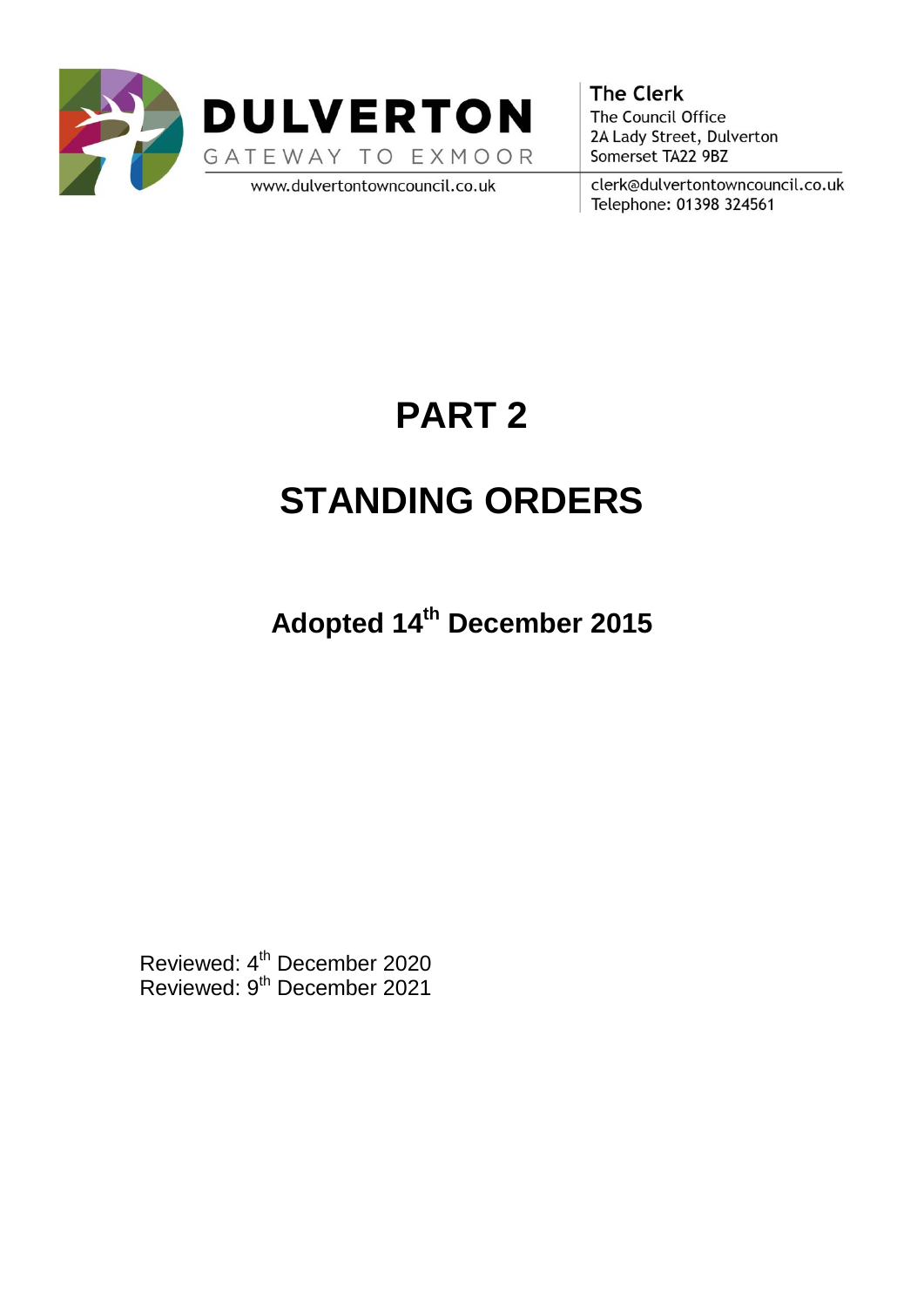#### **Notes:**

1. Local Government Act 1972 section 270 includes the following definitions and interpretations that are relevant.

"Christmas break" means the period beginning with the last week day before Christmas Day and ending with the first week day after Christmas Day which is not a bank holiday.

"Easter break" means the periods beginning with the Thursday before and ending with the Tuesday after Easter Day.

2. The option at 3 (a) (i) shown in strikethrough font, for electronic service of Notices, is open to challenge at Audit and is currently not recommended for adoption. A test case or legislation is required to clarify the position.

3. Text in **bold** may not be suspended as these are statutory in origin.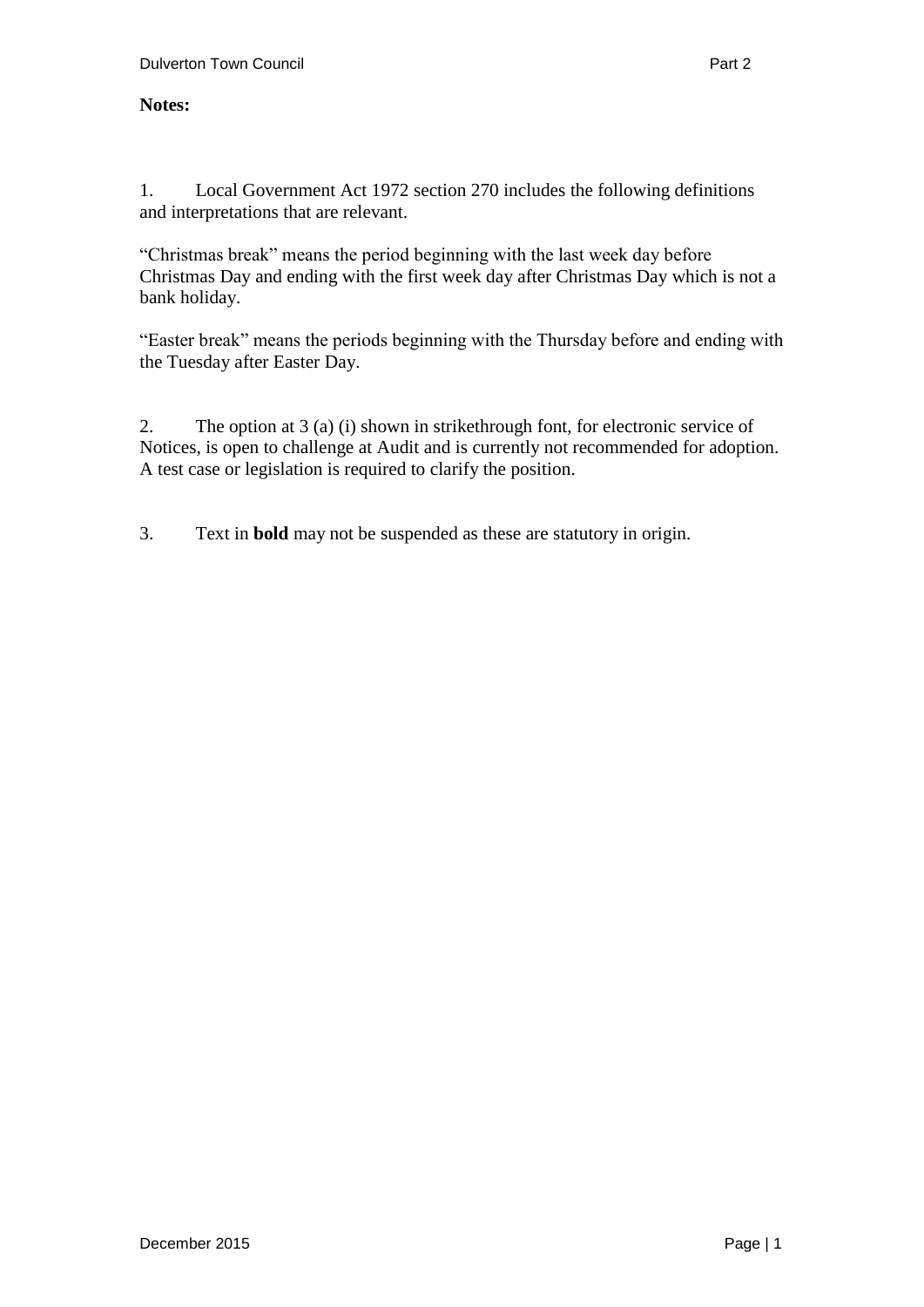#### **Table of Contents**

| 1.  |  |
|-----|--|
| 2.  |  |
| 3.  |  |
| 4.  |  |
| 5.  |  |
| 6.  |  |
| 7.  |  |
| 8.  |  |
| 9.  |  |
| 10. |  |
| 11. |  |
| 12. |  |
| 13. |  |
| 14. |  |
| 15. |  |
| 16. |  |
| 17. |  |
| 18. |  |
| 19. |  |
| 20. |  |
| 21. |  |
| 22. |  |
| 23. |  |
| 24. |  |
| 25. |  |
| 26. |  |
| 27. |  |
| 28. |  |
| 29. |  |
| 30. |  |
| 31. |  |
| 32. |  |
| 33. |  |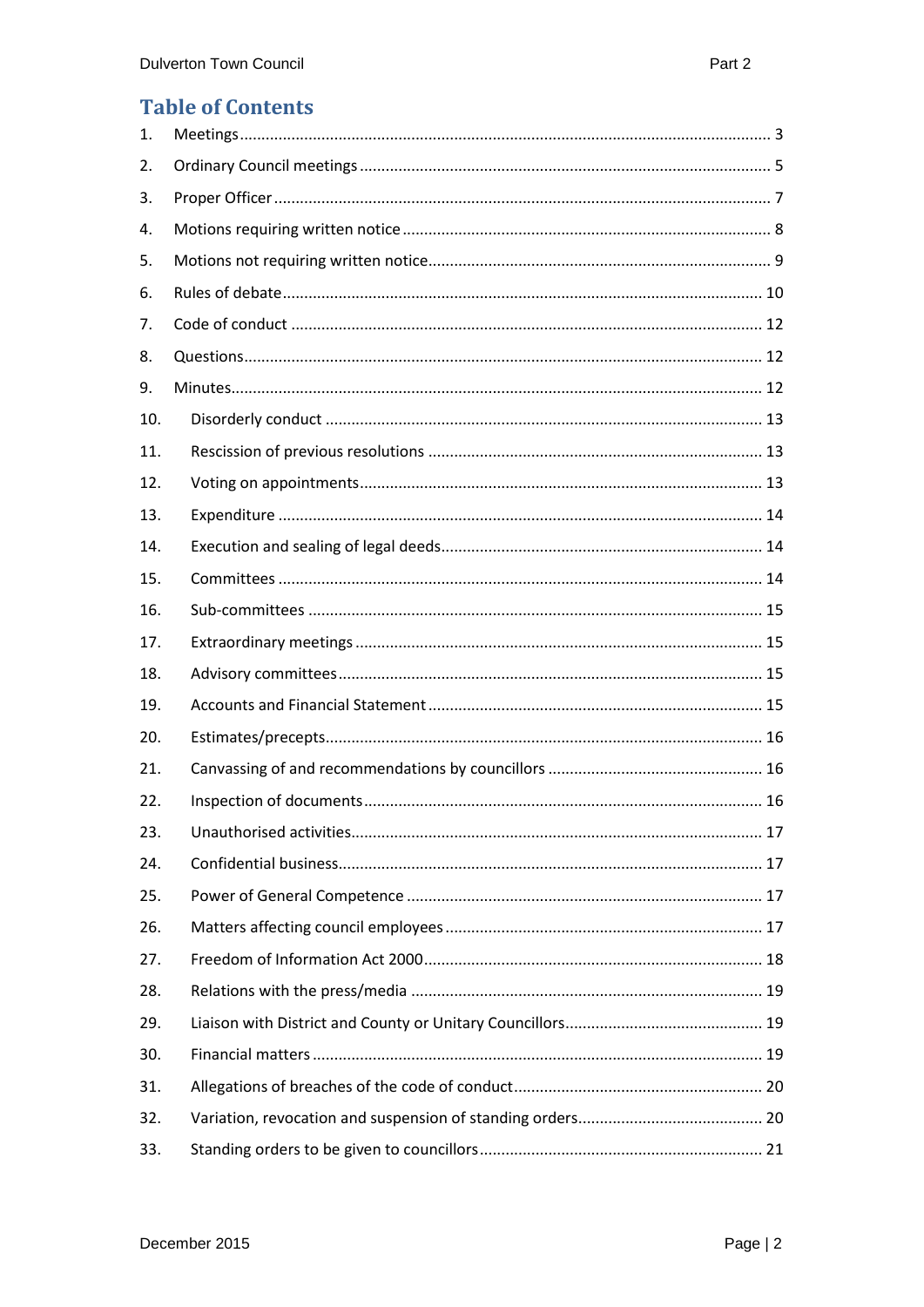#### <span id="page-3-0"></span>**1. Meetings**

- **a Meetings shall not take place in premises, which at the time of the meeting, are used for the supply of alcohol unless no other premises are available free of charge or at a reasonable cost.**
- **b When calculating the 3 clear days for notice of a meeting to councillors and the public, the day on which notice was issued, the day of the meeting, a Saturday, Sunday, a day of the Christmas break, a day of the Easter break or of a bank holiday or a day appointed for public thanksgiving or mourning shall not count.**
- **c Meetings shall be open to the public unless their presence is prejudicial to the public interest by reason of the confidential nature of the business to be transacted or for other special reasons. The public's exclusion from part or all of a meeting shall be by a resolution which shall give reasons for the public's exclusion.**
- **d** Subject to standing order 1(c) above, members of the public are permitted to make representations, answer questions and give evidence in respect of any item of business included in the agenda during the agenda item designated for public participation. At the Chairman's discretion members of the public are permitted to answer questions and give evidence in respect of any item of business on the agenda as it arises.
- **e** The period of time which is designated for public participation in accordance with standing order 1(d) above shall not exceed 15 minutes.
- **f** Subject to standing order 1(e) above, each member of the public is entitled to speak once only in respect of business itemised on the agenda and shall not speak for more than 3 minutes.
- **g** In accordance with standing order 1(d) above, a question asked by a member of the public during a public participation session at a meeting shall not require a response or debate.
- **h** In accordance with standing order 1(g) above, the Chairman may direct that a response to a question posed by a member of the public be referred to a Councillor for an oral response or to an employee for a written or oral response.
- **i** A brief summary record of a public participation session at a meeting shall be included in the minutes of that meeting.
- **j** A person shall raise his hand when requesting to speak. The Chairman may at any time request an individual to stand when speaking.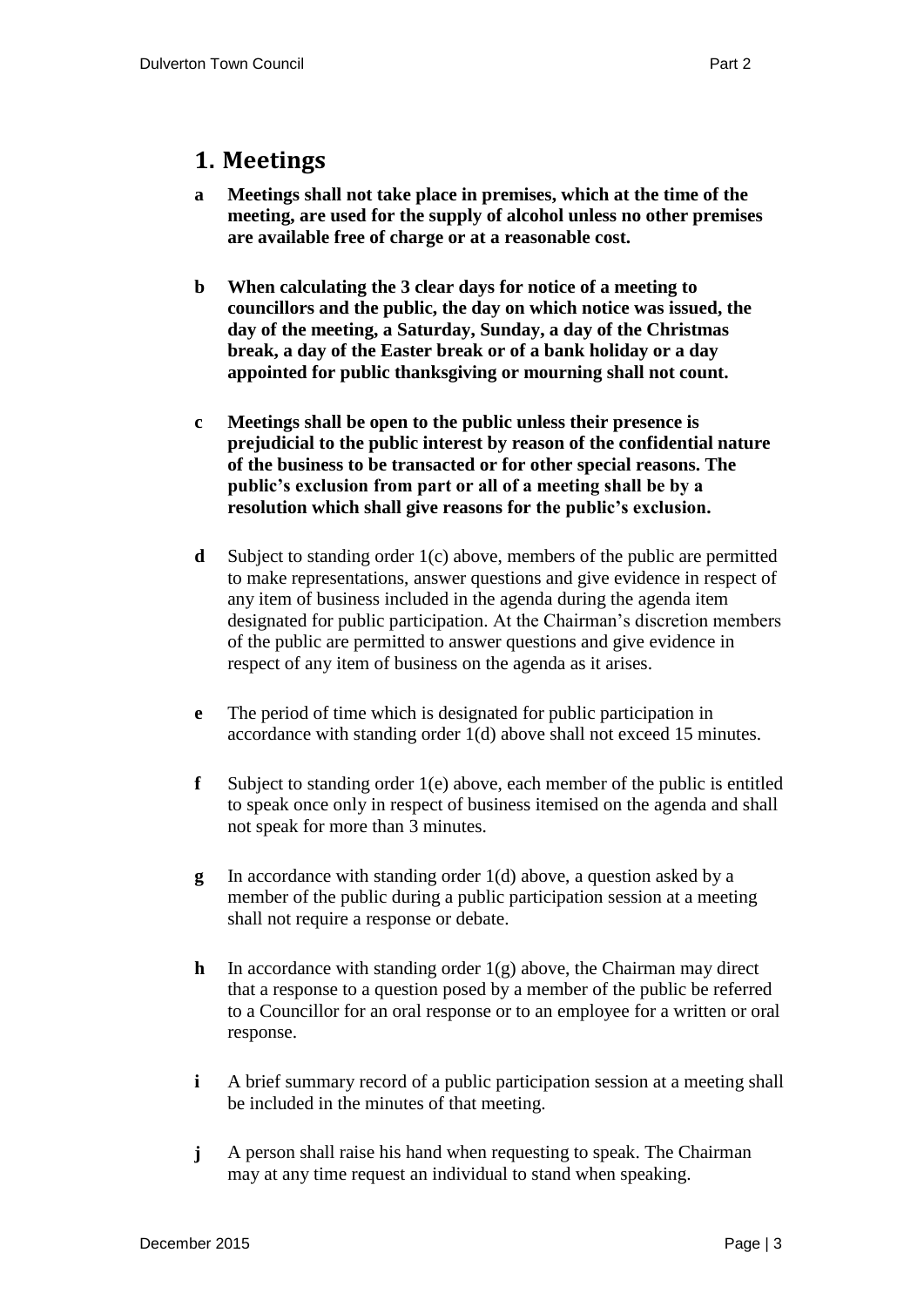- **k** Any person speaking at a meeting shall address his comments to the Chairman.
- **l** Only one person is permitted to speak at a time. If more than one person wishes to speak, the Chairman shall direct the order of speaking.
- **m In accordance with standing order 1(c) above, the press shall be provided reasonable facilities for the taking of their report of all or part of a meeting at which they are entitled to be present.**
- **n Subject to standing orders which indicate otherwise, anything authorised or required to be done by, to or before the Chairman may in his absence be done by, to or before the Vice-Chairman.**
- **o The Chairman, if present, shall preside at a meeting. If the Chairman is absent from a meeting, the Vice-Chairman, if present, shall preside. If both the Chairman and the Vice-Chairman are absent from a meeting, a Councillor as chosen by the Councillors present at the meeting shall preside at the meeting.**
- **p Subject to model standing order 1 (y) below, all questions at a meeting shall be decided by a majority of the Councillors present and voting thereon.**
- *q* **The Chairman may give an original vote on any matter put to the vote, and in the case of an equality of votes may exercise his casting vote whether or not he gave an original vote.** *(See also standing orders 2 (i) and (j) below.)*
- **r Unless standing orders provide otherwise, voting on any question shall be by a show of hands. At the request of a Councillor, the voting on any question shall be recorded so as to show whether each councillor present and voting gave his vote for or against that question. Such a request shall be made before the vote is taken and before moving on to the next item of business on the agenda.**
- **s The minutes of a meeting shall record the names of councillors present and absent.**
- **t** If prior to a meeting, a Councillor has submitted reasons for his absence at the meeting which is then approved by a resolution, such resolution shall be recorded in the minutes of the meeting at which the approval was given.
- **u The code of conduct adopted by the Council shall apply to councillors in respect of the entire meeting.**
- *v* **An interest arising from the code of conduct adopted by the Council, the existence and nature of which is required to be disclosed by a**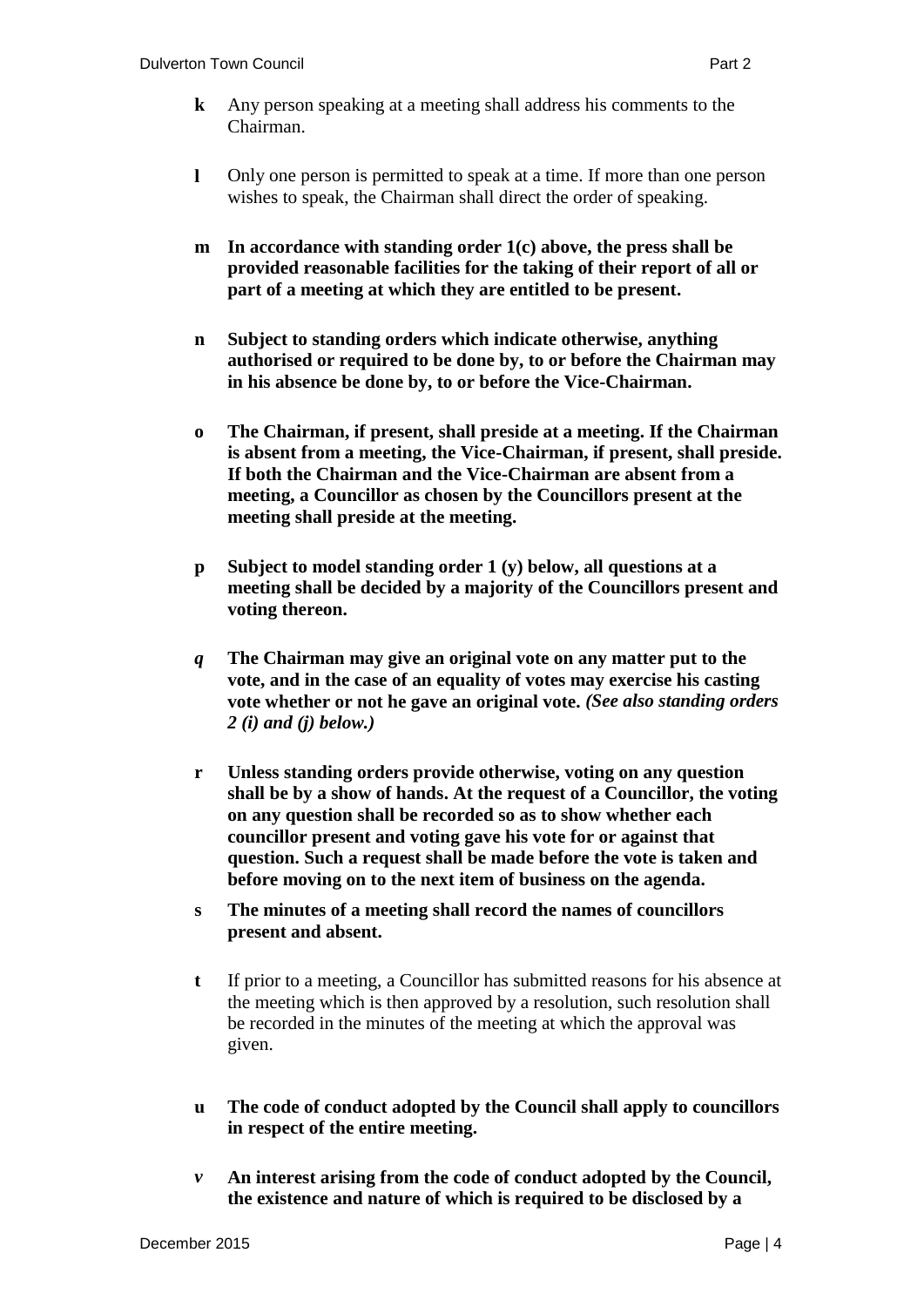- **w No business may be transacted at a meeting unless at least one third of the whole number of members of the Council are present and in no case shall the quorum of a meeting be less than 3.**
- **x If a meeting is or becomes inquorate no business shall be transacted** and the meeting shall be adjourned. Any outstanding business of a meeting so adjourned shall be transacted at a following meeting. Alternatively business can be delegated to the Clerk.
- **y** Meetings shall not exceed a period of 3 hours.

### <span id="page-5-0"></span>**2. Ordinary Council meetings**

*See also standing order 1 above*

- **a In an election year, the annual meeting of the Council shall be held on or within 14 days following the day on which the new councillors elected take office.**
- **b In a year which is not an election year, the annual meeting of a Council shall be held on such day in May as the Council may direct.**
- **c If no other time is fixed, the annual meeting of the Council shall take place at 6pm.**
- **d In addition to the annual meeting of the Council, at least three other ordinary meetings shall be held in each year on such dates and times as the Council directs.**
- **e The election of the Chairman and Vice-Chairman of the Council shall be the first business completed at the annual meeting of the Council.**
- **f The Chairman of the Council, unless he has resigned or becomes disqualified, shall continue in office and preside at the annual meeting until his successor is elected at the next annual meeting of the Council.**
- **g The Vice-Chairman of the Council, if any, unless he resigns or becomes disqualified, shall hold office until immediately after the election of the Chairman of the Council at the next annual meeting of the Council.**
- **h In an election year, if the current Chairman of the Council has not been re-elected as a member of the Council, he shall preside at the meeting until a successor Chairman of the Council has been elected. The current Chairman of the Council shall not have an original vote in respect of the election of the new Chairman of the Council but must give a casting vote in the case of an equality of votes.**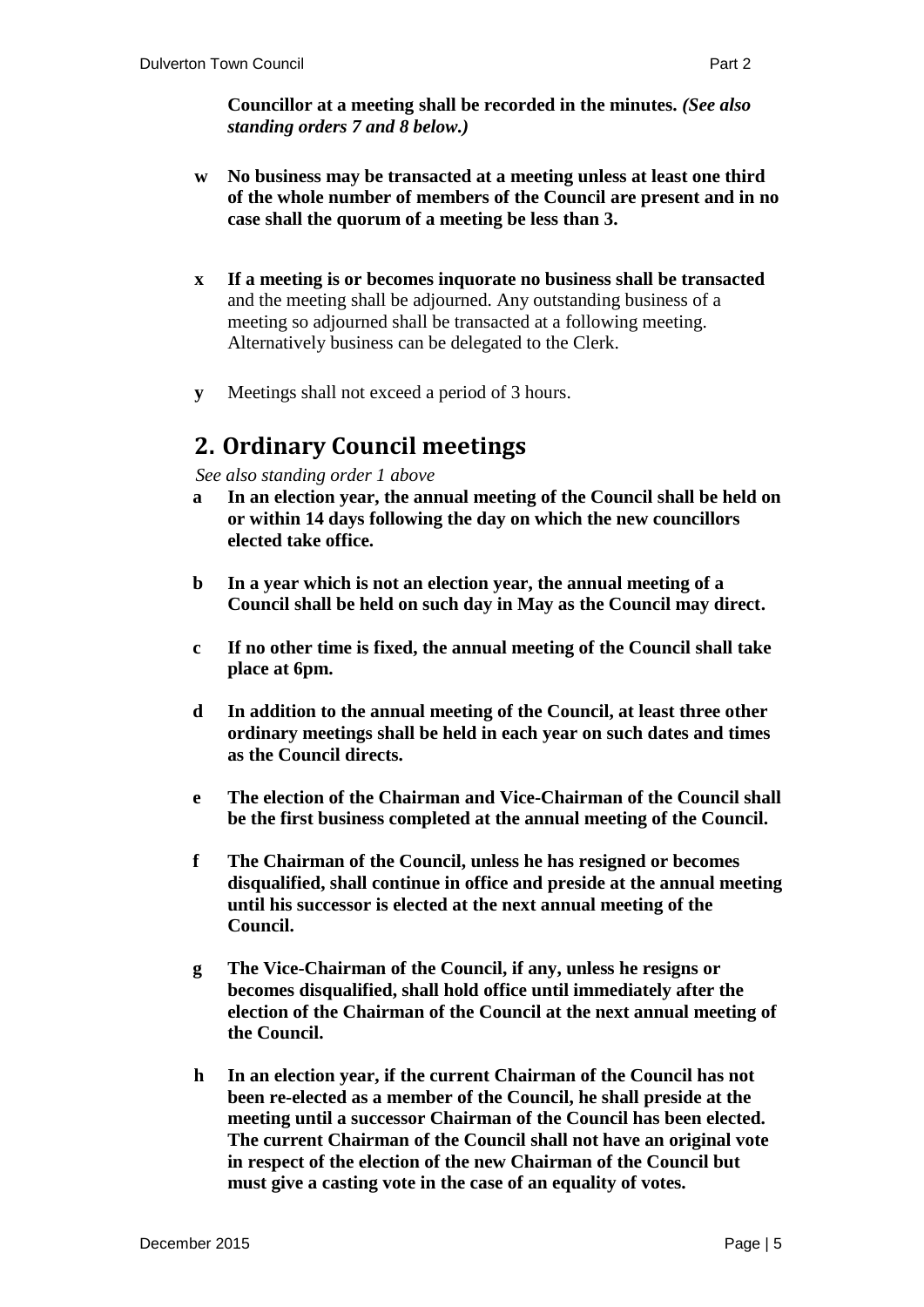- **i In an election year, if the current Chairman of the Council has been re-elected as a member of the Council, he shall preside at the meeting until a new Chairman of the Council has been elected. He may exercise an original vote in respect of the election of the new Chairman of the Council and must give a casting vote in the case of an equality of votes.**
- **j** Following the election of the Chairman of the Council and Vice-Chairman (if any) of the Council at the annual meeting of the Council, the order of business shall be as follows.
	- i. In an election year, delivery by councillors of their declarations of acceptance of office, and any resolution to extend the statutory time limit for delivery.
	- ii. Confirmation of the accuracy of the minutes of the last meeting of the Council and to receive and note minutes of and/or to determine recommendations made by committees.
	- iii. Review of delegation arrangements to committees, sub-committees, employees and other local authorities.
	- iv. Review of the terms of references for committees.
	- v. Receipt of nominations to existing committees.
	- vi. Appointment of any new committees, confirmation of the terms of reference, the number of members (including, if appropriate, substitute councillors) and receipt of nominations to them.
	- vii. Arrangements for the review and adoption of appropriate standing orders and financial regulations.
	- viii. Review of arrangements, including any charters, with other local authorities and review of contributions made to expenditure incurred by other local authorities.
	- ix. Review of representation on or work with external bodies and arrangements for reporting back.
	- x. In a year of elections, if a Council's period of eligibility to exercise the power of well being expired the day before the annual meeting, to review and make arrangements to reaffirm eligibility.
	- xi. Make arrangements for the review of inventory of land and assets including buildings and office equipment.
	- xii. Make arrangements for the review and confirmation of arrangements for insurance cover in respect of all insured risks.
	- xiii. Make arrangements for the review of the Council's and/or employees' memberships of other bodies.
	- xiv. Make arrangements for the establishment or review of the Council's complaints procedure. Establishing or reviewing the Council's procedures for handling requests made under the Freedom of Information Act 2000 and the Data Protection Act 1998.
	- xv. Make arrangements for the establishment or review of the Council's policy for dealing with the press/media
	- xvi. Setting the dates, times and place of ordinary meetings of the full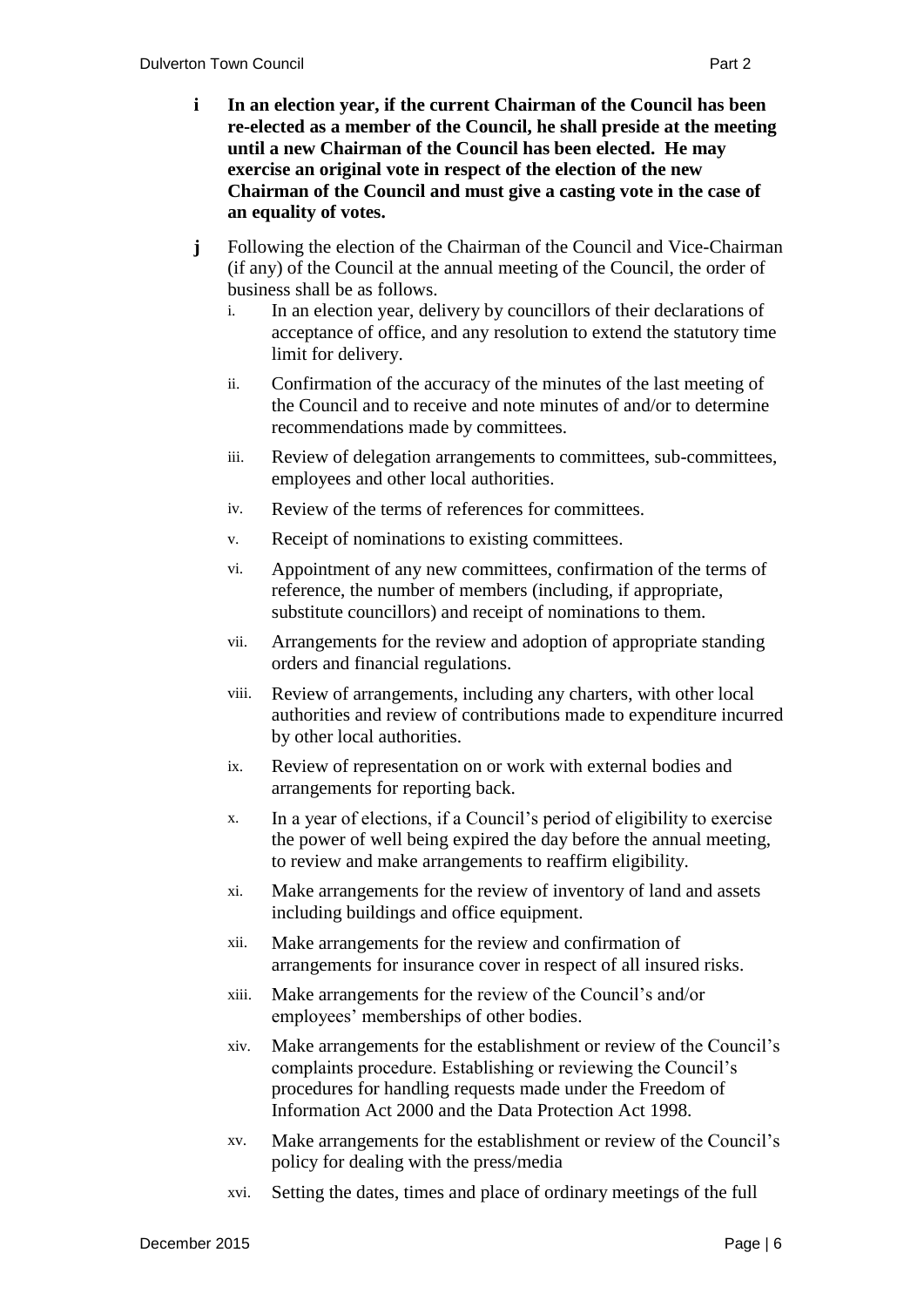Council for the year ahead.

l. In the event of severe weather conditions or any other emergency the Clerk may, in consultation with the Chairman of Council, cancel any meeting of Council, a committee or a sub-committee and shall give immediate notice of such cancellation to as many members of council as is practicable.

## <span id="page-7-0"></span>**3. Proper Officer**

- a The Council's Proper Officer shall be either (i) the clerk or such other employee as may be nominated by the Council from time to time or (ii) such other employee appointed by the Council to undertake the role of the Proper Officer during the Proper Officer's absence. The Proper Officer and the employee appointed to act as such during the Proper Officer's absence shall fulfil the duties assigned to the Proper Officer in standing orders.
- b The Council's Proper Officer shall do the following.
	- i. **Sign and serve on councillors by delivery or post at their residences a summons confirming the time, date, venue and the agenda of a meeting of the Council and a meeting of a committee** and sub-committee **at least 3 clear days before the meeting.**
	- **ii. Give public notice of the time, date, venue and agenda at least 3 clear days before a meeting of the Council or a meeting of a committee** or a sub- committee **(provided that the public notice with agenda of an extraordinary meeting of the Council convened by councillors is signed by them).**
	- iii. Subject to standing orders  $4(a)$ –(e) below, include in the agenda all motions in the order received unless a councillor has given written notice at least 6 days before the meeting confirming his withdrawal of it.
	- **iv. Convene a meeting of full Council for the election of a new Chairman of the Council, occasioned by a casual vacancy in his office, in accordance with standing order 3(b) (i) above.**
	- v. Make available for inspection the minutes of meetings.
	- **vi. Receive and retain copies of byelaws made by other local authorities.**
	- **vii. Receive and retain declarations of acceptance of office from councillors.**
	- viii. Retain a copy of every councillor's register of interests and any changes to it and keep copies of the same available for inspection.
	- ix. Keep proper records required before and after meetings;
	- x. Process all requests made under the Freedom of Information Act 2000 and Data Protection Act 1998, in accordance with and subject to the Council's procedures relating to the same.
	- xi. Receive and send general correspondence and notices on behalf of the Council except where there is a resolution to the contrary.
	- xii. Manage the organisation, storage of and access to information held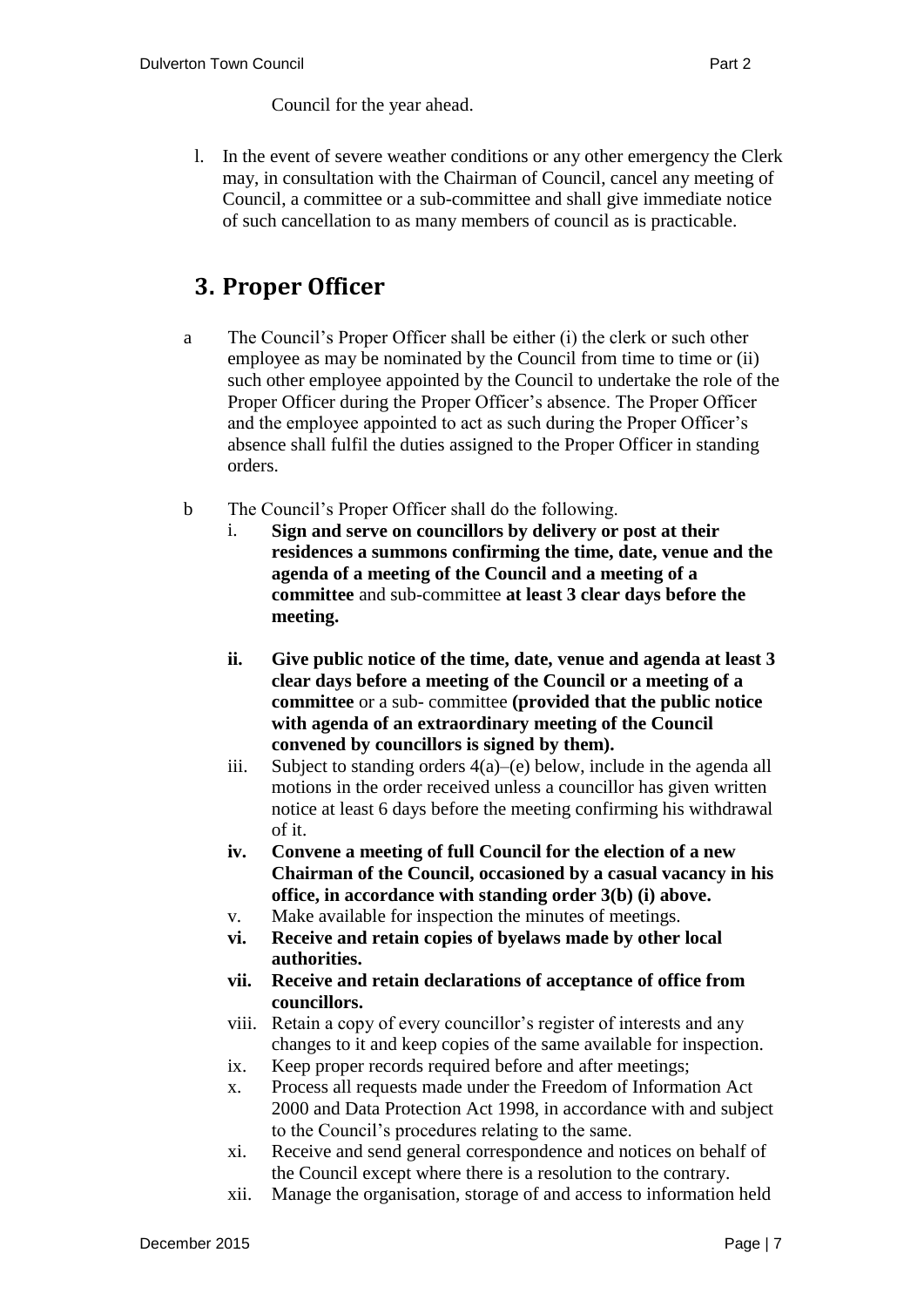by the Council in paper and electronic form.

- xiii. Arrange for legal deeds [to be sealed using the Council's common seal] OR [to be signed by 2 councillors] and witnessed *(See also model standing orders 14(a) and (b).)*
- xiv. Arrange for the prompt authorisation, approval, and instruction regarding any payments to be made by the Council in accordance with the Council's financial regulations.
- xv. Record every planning application notified to the Council and the Council's response to the local planning authority in a book for such purpose;
- xvi. Refer a planning application received by the Council to the Chairman or in his absence Vice-Chairman of the Planning Committee within 2 working days of receipt to facilitate an extraordinary meeting if the nature of a planning application requires consideration before the next ordinary meeting of the Planning Committee].
- xvii. Retain custody of the seal of the Council (if any) which shall not be used without a resolution to that effect.
- xviii. Action or undertake activity or responsibilities instructed by resolution or contained in standing orders.
- xix. Declare any casual vacancy arising in the office of councillor following resignation, ceasing to be qualified, disqualification or loss of office due to failure to attend; and then to carry out the necessary steps to proceed towards the filling of the vacancy as appropriate.

### <span id="page-8-0"></span>**4. Motions requiring written notice**

- a In accordance with standing order 3(b)(iii) above, no motion may be moved at a meeting unless it is included in the agenda and the mover has given written notice of its wording to the Council's Proper Officer at least 6 clear days before the next meeting.
- b The Proper Officer may, before including a motion in the agenda received in accordance with standing order 4(a) above, correct obvious grammatical or typographical errors in the wording of the motion.
- c If the Proper Officer considers the wording of a motion received in accordance with standing order 4(a) above is not clear in meaning, the motion shall be rejected until the mover of the motion resubmits it in writing to the Proper Officer in clear and certain language at least 6 clear days before the meeting.
- d If the wording or nature of a proposed motion is considered unlawful or improper, the Proper Officer shall consult with the Chairman of the forthcoming meeting or, as the case may be, the Councillors who have convened the meeting, to consider whether the motion shall be included or rejected in the agenda.
- e Having consulted the Chairman or councillors pursuant to standing order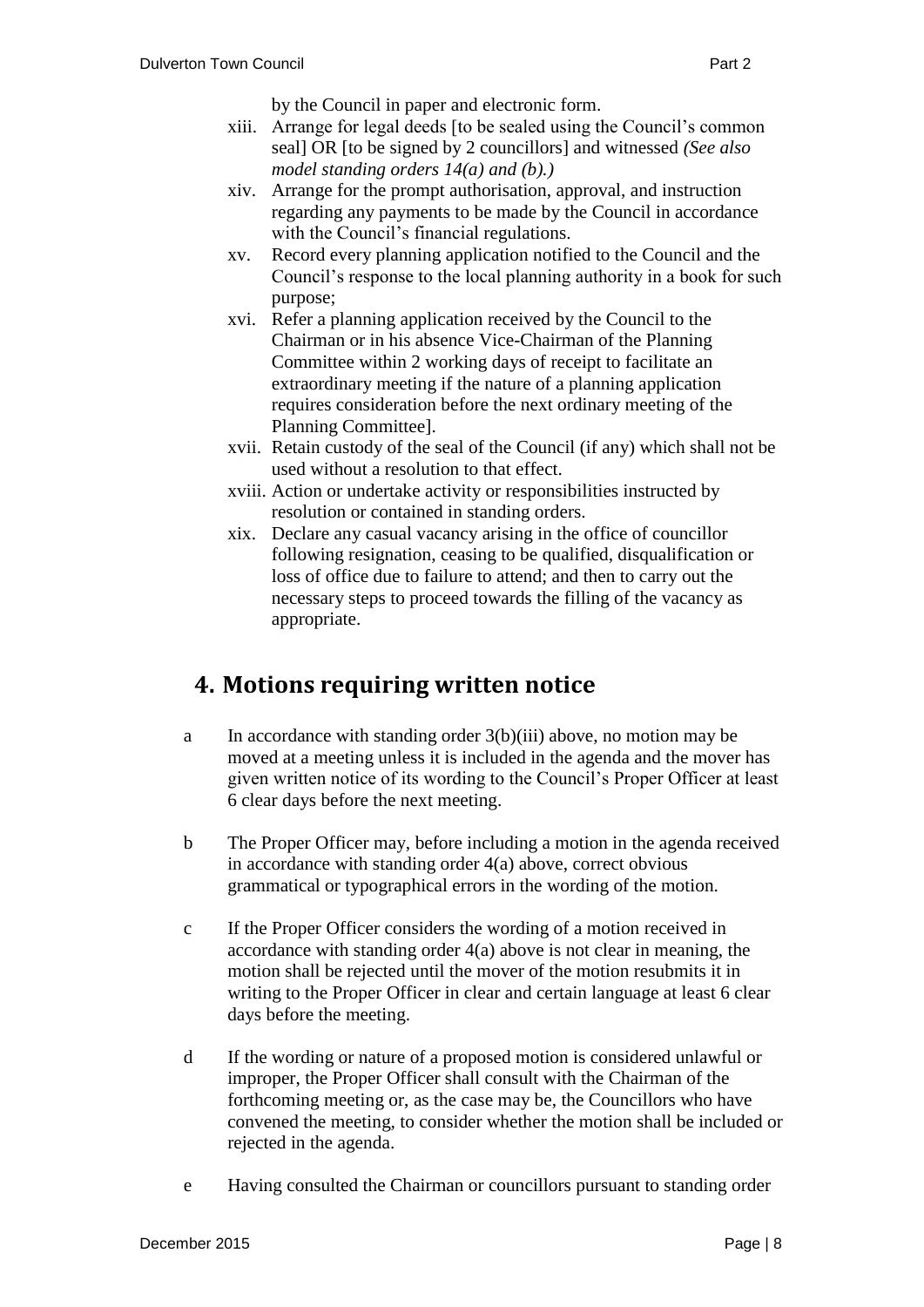4(d) above, the decision of the Proper Officer as to whether or not to include the motion in the agenda shall be final.

- f Notice of every motion received in accordance with the Council's standing orders shall be numbered in the order received and shall be entered in a book, which shall be open to inspection by all councillors.
- g Every motion rejected in accordance with the Council's standing orders shall be duly recorded with a note by the Proper Officer giving reasons for its rejection in a book for that purpose, which shall be open to inspection by all councillors.
- h Every motion and resolution shall relate to the Council's statutory functions, powers and lawful obligations or shall relate to an issue which specifically affects the Council's area or its residents.

#### <span id="page-9-0"></span>**5. Motions not requiring written notice**

- a Motions in respect of the following matters may be moved without written notice.
	- i. To appoint a person to preside at a meeting.
	- ii. To approve the absences of councillors.
	- iii. To approve the accuracy of the minutes of the previous meeting.
	- iv. To correct an inaccuracy in the minutes of the previous meeting.
	- v. To dispose of business, if any, remaining from the last meeting.
	- vi. To alter the order of business on the agenda for reasons of urgency or expedience.
	- vii. To proceed to the next business on the agenda.
	- viii. To close or adjourn debate.
	- ix. To refer by formal delegation a matter to a committee or to a subcommittee or an employee.
	- x. To appoint a committee or sub-committee or any councillors (including substitutes) thereto.
	- xi. To receive nominations to a committee or sub-committee.
	- xii. To dissolve a committee or sub-committee.
	- xiii. To note the minutes of a meeting of a committee or sub-committee.
	- xiv. To consider a report and/or recommendations made by a committee or a sub- committee or an employee.
	- xv. To consider a report and/or recommendations made by an employee, professional advisor, expert or consultant.
	- xvi. To authorise legal deeds [to be sealed by the Council's common seal] OR [signed by two councillors] and witnessed. (See standing orders 14(a) and (b) below.)
	- xvii. To authorise the payment of monies up to (£500).
	- xviii. To amend a motion relevant to the original or substantive motion under consideration which shall not have the effect of nullifying it.
	- xix. To extend the time limit for speeches.
	- xx. To exclude the press and public for all or part of a meeting.
	- xxi. To silence or exclude from the meeting a Councillor or a member of the public for disorderly conduct.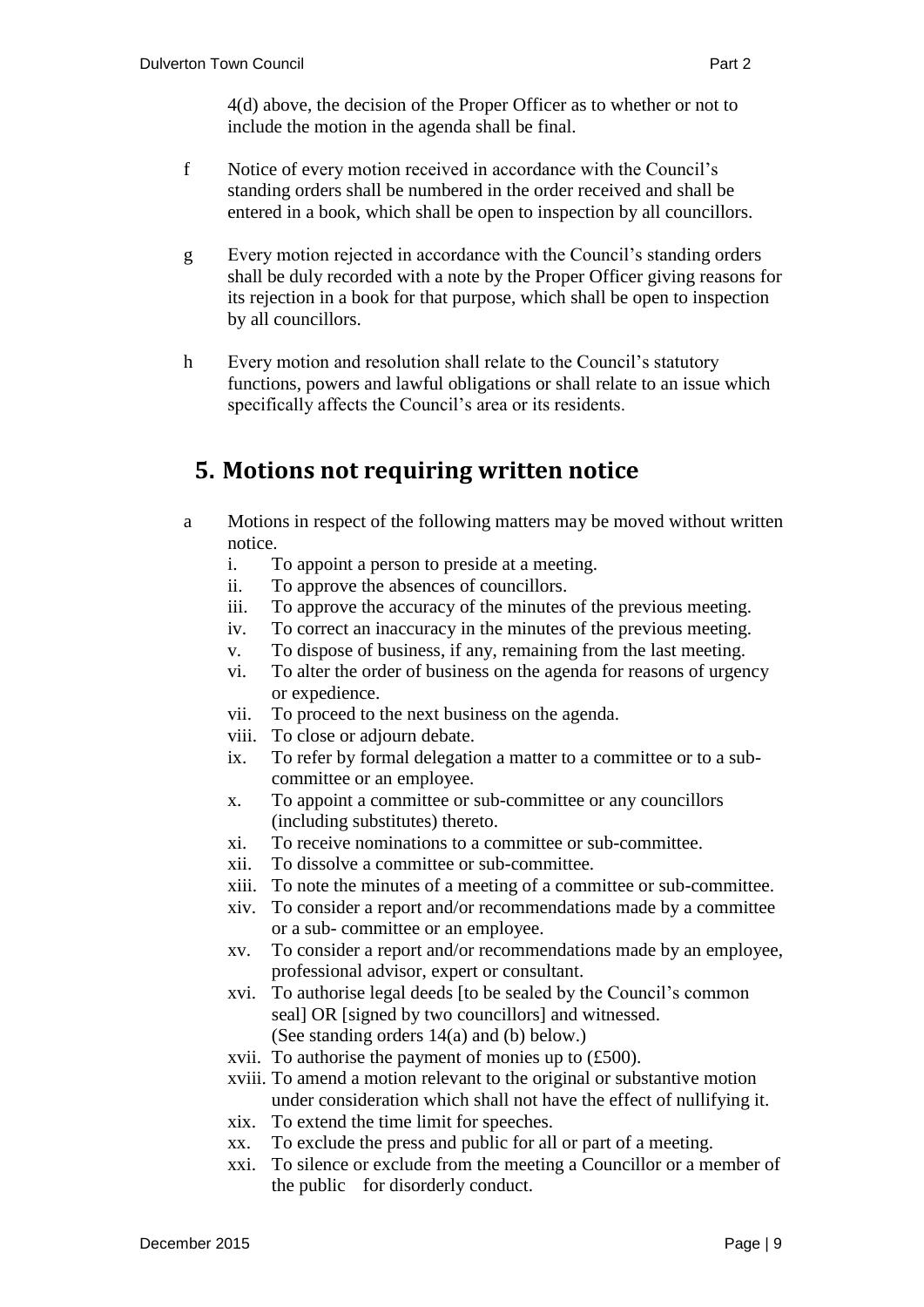- xxii. To give the consent of the Council if such consent is required by standing orders.
- **xxiii. To suspend any standing order except those which are mandatory by law.**
- xxiv. To adjourn the meeting.
- xxv. To appoint representatives to outside bodies and to make arrangements for those representatives to report back the activities of outside bodies.
- xxvi. To answer questions from councillors.
- b If a motion falls within the terms of reference of a committee or subcommittee or within the delegated powers conferred on an employee, a referral of the same may be made to such committee or sub-committee or employee provided that the Chairman may direct for it to be dealt with at the present meeting for reasons of urgency or expedience.

# <span id="page-10-0"></span>**6. Rules of debate**

- a Motions included in an agenda shall be considered in the order that they appear on the agenda unless the order is changed at the Chairman's direction for reasons of expedience.
- b Subject to standing orders 4(a)–(e) above, a motion shall not be considered unless it has been proposed and seconded.
- c Subject to standing order 3(b)(iii) above, a motion included in an agenda not moved by the councillor who tabled it, may be treated as withdrawn.
- d A motion to amend an original or substantive motion shall not be considered unless proper notice has been given after the original or substantive motion has been seconded and notice of such amendment, shall, if required by the Chairman, be reduced to writing and handed to the Chairman who shall determine the order in which they are considered.
- e A Councillor may move amendments to his own motion. If a motion has already been seconded, an amendment to it shall be with the consent of the seconder.
- f Any amendment to a motion shall be either:
	- i. to leave out words;
	- ii. to add words;
	- iii. to leave out words and add other words.
- g A proposed or carried amendment to a motion shall not have the effect of rescinding the original or substantive motion under consideration.
- h Only one amendment shall be moved and debated at a time, the order of which shall be directed by the Chairman. No further amendment to a motion shall be moved until the previous amendment has been disposed of.
- i Subject to Standing Order 6(h) above, one or more amendments may be discussed together if the Chairman considers this expedient but shall be voted upon separately.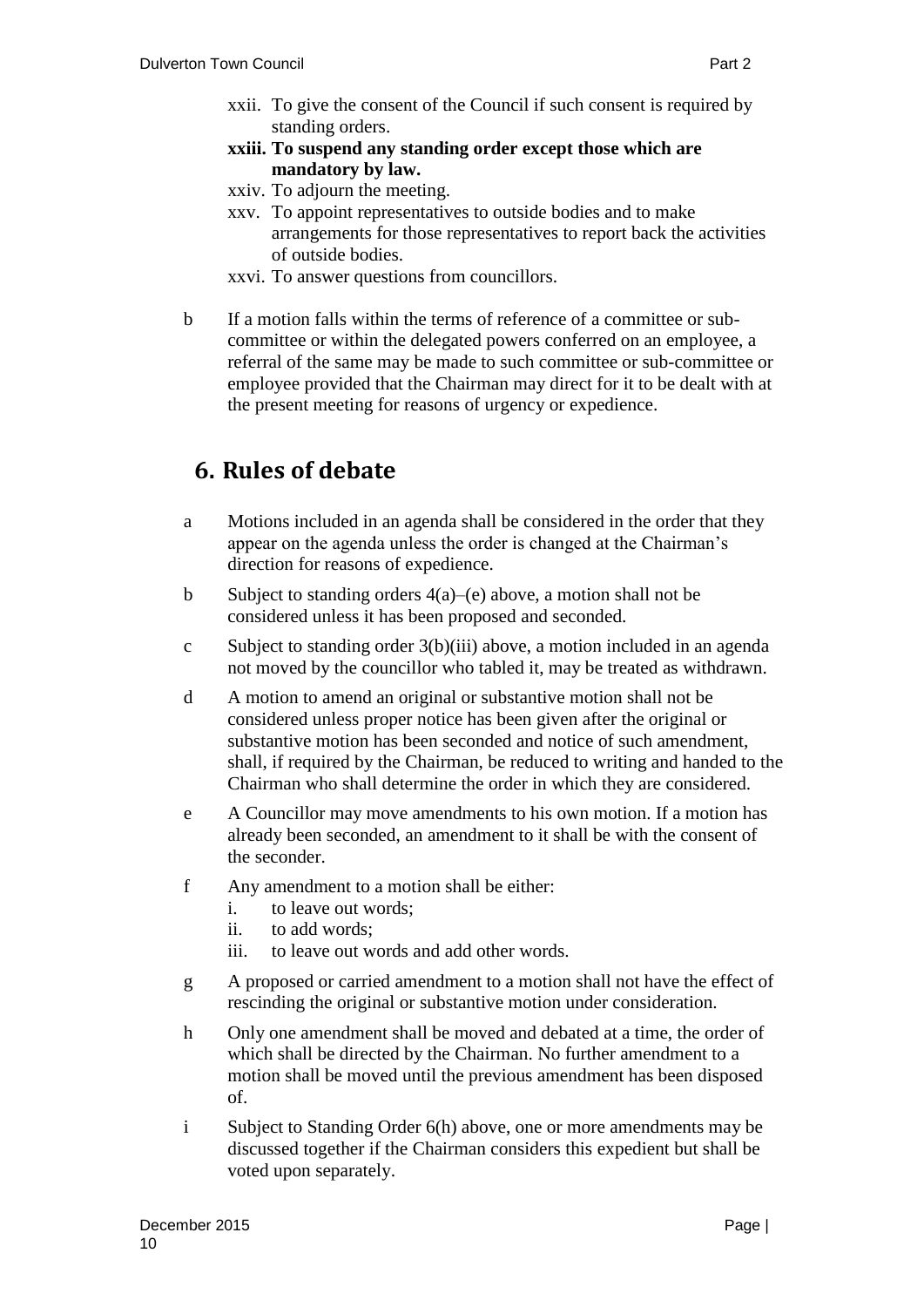- j Pursuant to standing order 6(h) above, the number of amendments to an original or substantive motion, which may be moved by a councillor, is limited to one.
- k If an amendment is not carried, other amendments shall be moved in the order directed by the Chairman.
- l If an amendment is carried, the original motion, as amended, shall take the place of the original motion and shall become the substantive motion upon which any further amendment may be moved.
- m The mover of a motion or the mover of an amendment shall have a right of reply, not exceeding 3 minutes.
- n Where a series of amendments to an original motion are carried, the mover of the original motion shall have a right of reply in respect of the substantive motion at the very end of debate and immediately before it is put to the vote.
- o Subject to standing orders 6(m) and (n) above, a councillor may not speak further in respect of any one motion except to speak once on an amendment moved by another councillor or to make a point of order or to give a personal explanation.
- p During the debate of a motion, a councillor may interrupt only on a point of order or a personal explanation and the councillor who was interrupted shall stop speaking. A Councillor raising a point of order shall identify the standing order which he considers has been breached or specify the irregularity in the meeting he is concerned by.
- q A point of order shall be decided by the Chairman and his decision shall be final.
- r With the consent of the seconder and/or of the meeting, a motion or amendment may be withdrawn by the proposer. A councillor shall not speak upon the said motion or amendment unless permission for the withdrawal of the motion or amendment has been refused.
- s Subject to standing order  $6(0)$  above, when a councillor's motion is under debate no other motion shall be moved except:
	- i. to amend the motion;
	- ii. to proceed to the next business;
	- iii. to adjourn the debate;
	- iv. to put the motion to a vote;
	- v. to ask a person to be silent or for him to leave the meeting;
	- vi. to refer a motion to a committee or sub-committee for consideration;
	- vii. to exclude the public and press;
	- viii. to adjourn the meeting;
	- ix. to suspend any standing order, except those which are mandatory.
- t In respect of standing order  $6(s)(iv)$  above, the Chairman shall first be satisfied that the motion has been sufficiently debated before it is seconded and put to the vote. The Chairman shall call upon the mover of the motion under debate to exercise or waive his right of reply and shall put the motion to the vote after that right has been exercised or waived. The adjournment of a debate or of the meeting shall not prejudice the mover's right of reply at the resumption.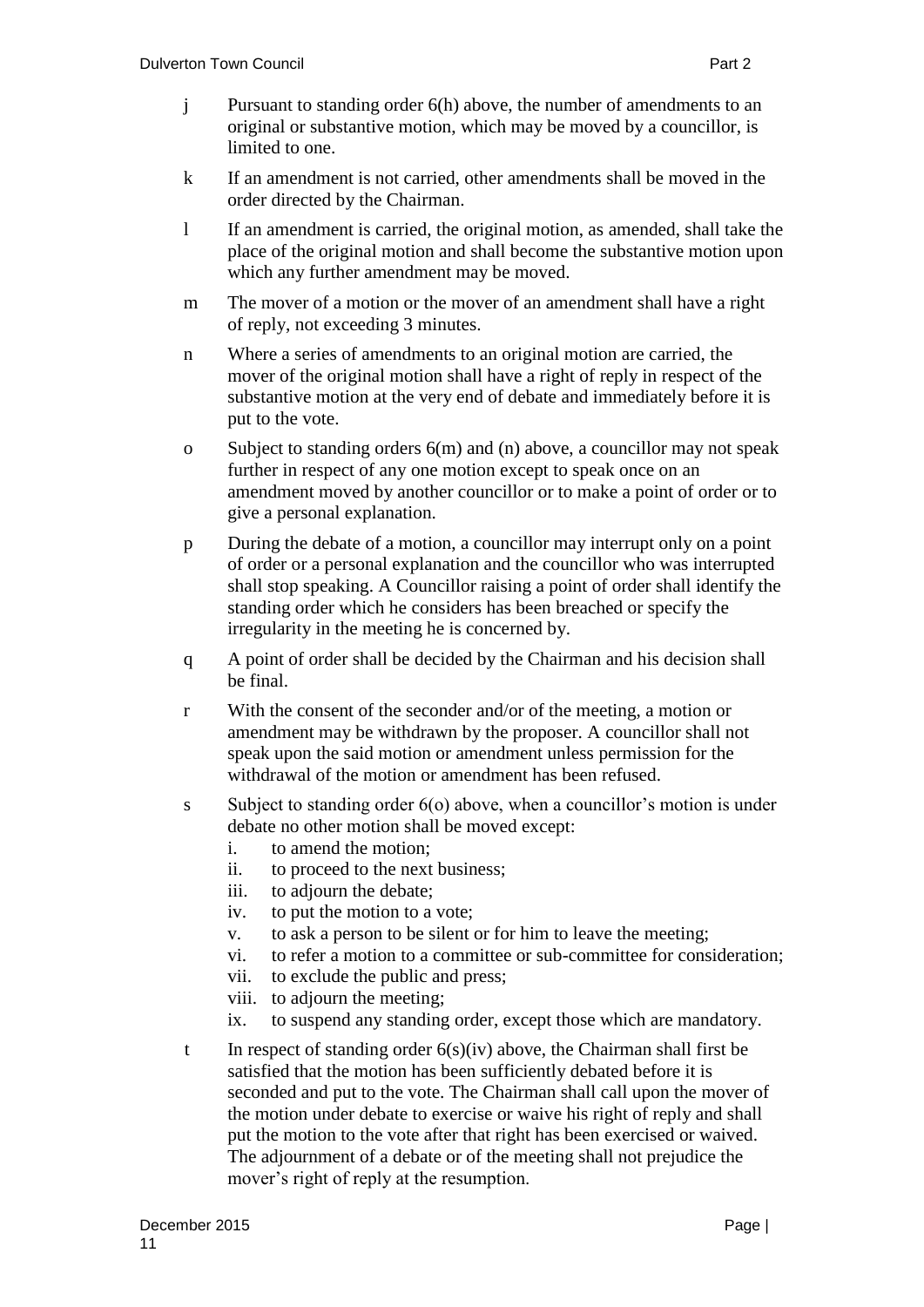## <span id="page-12-0"></span>**7. Code of conduct**

*See also model standing orders 1(d)–(i) above* 

- **a All councillors shall observe the code of conduct adopted by the Council.**
- b All councillors shall undertake training in the code of conduct within 6 months of the delivery of their declaration of acceptance of office.
- **c Councillors with a disclosable pecuniary interest must leave the room or chamber during the relevant item of business, unless permitted to remain following the grant of a dispensation.**
- d Councillors with an interest to any item of business shall stay, debate without prejudice and vote.
- e Following a written request to the Proper Officer of the Council (Clerk), the Council may grant a member a dispensation to participate in a discussion and/ or vote on a matter at the meeting even if s/he has any form of interest (disclosable, pecuniary or other) if the Council believes that the number of members otherwise prohibited from taking part in the meeting would impede the transaction of business; or it is in the interests of the inhabitants in the Council's area to allow the member to take part; or it is otherwise appropriate to grant a dispensation. The grant of a dispensation will be decided by the Council and any dispensation may permit the councillor to speak, or to speak and vote.

### <span id="page-12-1"></span>**8. Questions**

- a A councillor may seek an answer to a question concerning any business of the Council provided 5 clear days notice of the question has been given to the Proper Officer.
- b Questions not related to items of business on the agenda for a meeting shall only be asked during the part of the meeting set aside for such questions.
- c Every question shall be put and answered without discussion.

### <span id="page-12-2"></span>**9. Minutes**

- a If a copy of the draft minutes of a preceding meeting has been circulated to councillors no later than the day of service of the summons to attend the scheduled meeting they shall be taken as read.
- b No discussion of the draft minutes of a preceding meeting shall take place except in relation to their accuracy. A motion to correct an inaccuracy in the minutes shall be raised in accordance with standing order  $5(a)(iv)$ above.
- c Minutes, including any amendment to correct their accuracy, shall be confirmed by resolution and shall be signed by the Chairman of the meeting and stand as an accurate record of the meeting to which the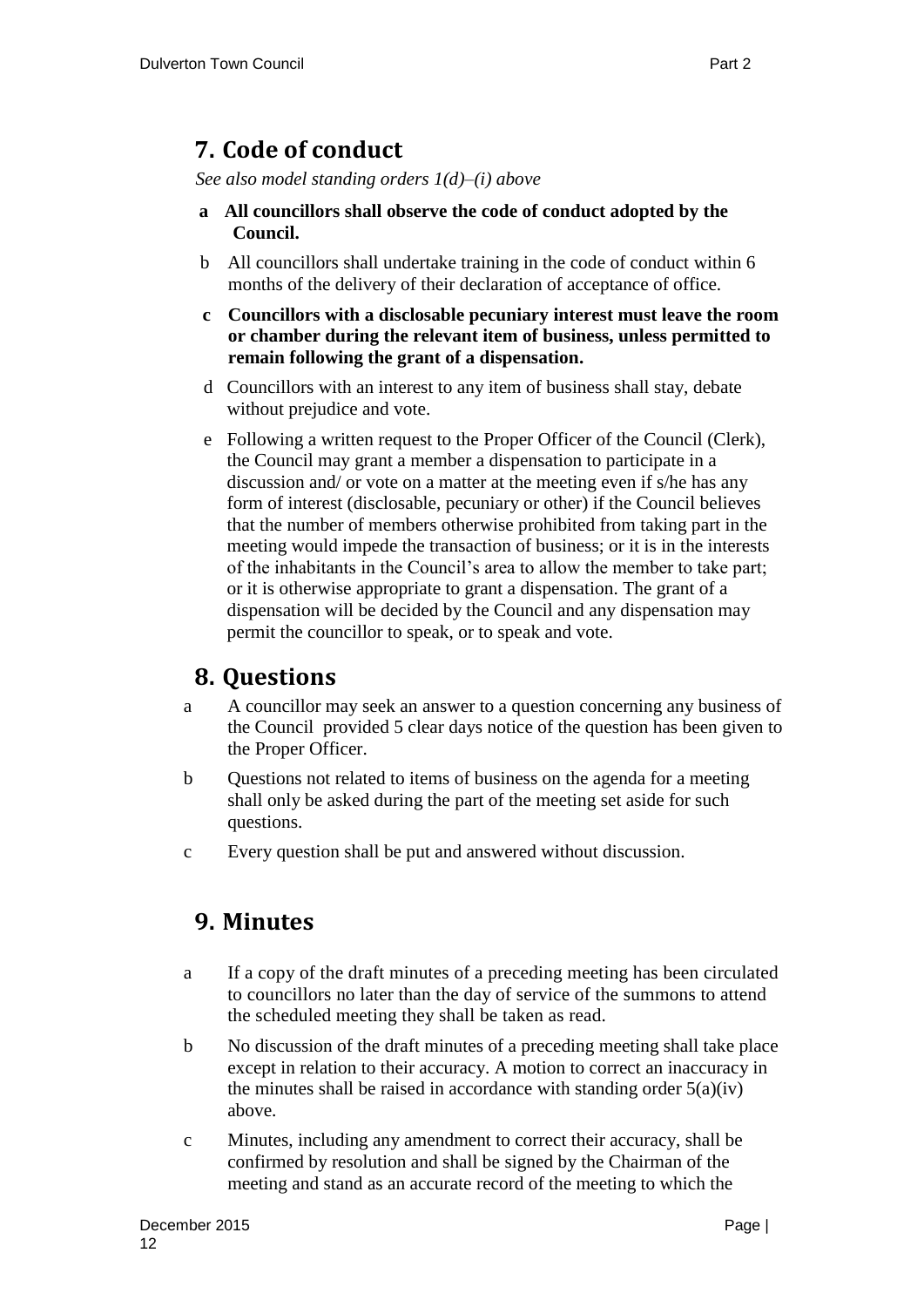d If the Chairman of the meeting does not consider the minutes to be an accurate record of the meeting to which they relate, he shall sign the minutes and include a paragraph in the following terms or to the same effect:

"The Chairman of this meeting does not believe that the minutes of the meeting of the () held on [date] in respect of () were a correct record but his view was not upheld by the majority of the  $($ ) and the minutes are confirmed as an accurate record of the proceedings."

e Upon a resolution which confirms the accuracy of the minutes of a meeting, any previous draft minutes or recordings of the meeting shall be destroyed.

# <span id="page-13-0"></span>**10. Disorderly conduct**

- a No person shall obstruct the transaction of business at a meeting or behave offensively or improperly.
- b If, in the opinion of the Chairman, there has been a breach of standing order 10(a) above, the Chairman shall express that opinion and thereafter any councillor (including the Chairman) may move that the person be silenced or excluded from the meeting, and the motion, if seconded, shall be put forthwith and without discussion.
- c If a resolution made in accordance with standing order 10(b) above, is disobeyed, the Chairman may take such further steps as may reasonably be necessary to enforce it and/or he may adjourn the meeting.

## <span id="page-13-1"></span>**11. Rescission of previous resolutions**

- a A resolution (whether affirmative or negative) of the Council shall not be reversed within 6 months except either by a special motion, the written notice whereof bears the names of at least 5 councillors of the Council, or by a motion moved in pursuance of the report or recommendation of a committee.
- b When a special motion or any other motion moved pursuant to standing order 11(a) above has been disposed of, no similar motion may be moved within a further 6 months.

# <span id="page-13-2"></span>**12. Voting on appointments**

a Where more than 2 persons have been nominated for a position to be filled by the Council and none of those persons has received an absolute majority of votes in their favour, the name of the person having the least number of votes shall be struck off the list and a fresh vote taken. This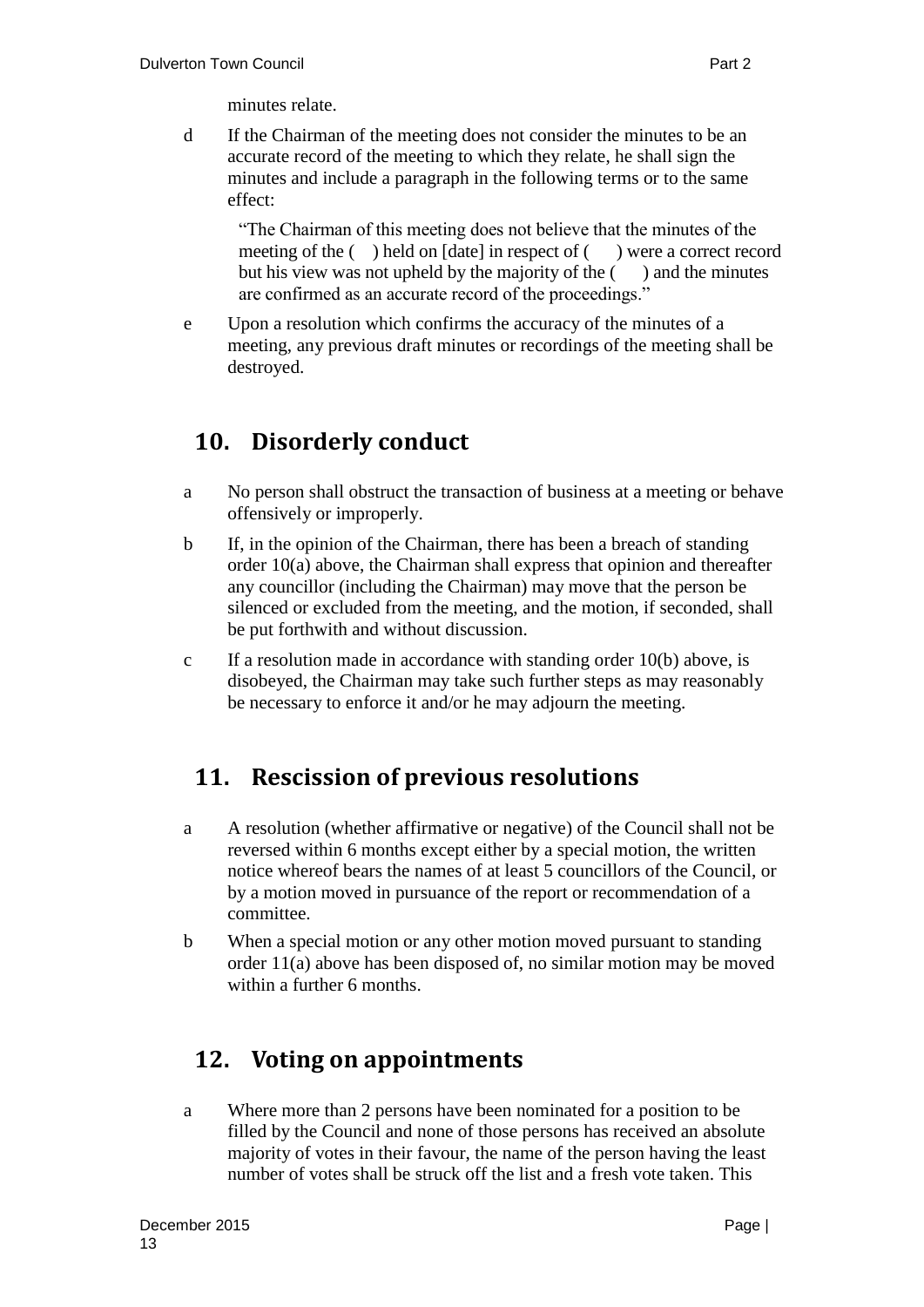process shall continue until a majority of votes is given in favour of one person. Any tie may be settled by the Chairman's casting vote.

## <span id="page-14-0"></span>**13. Expenditure**

- a Any expenditure incurred by the Council shall be in accordance with the Council's financial regulations.
- **b The Council's financial regulations shall be reviewed once a year.**
- c **The Council's financial regulations may make provision for the authorisation of the payment of money in exercise of any of the Council's functions to be delegated to a committee, sub-committee or to an employee.**

## <span id="page-14-1"></span>**14. Execution and sealing of legal deeds**

*See also standing order 5(a)(xvi) above*

a A legal deed shall not be executed on behalf of the Council unless the same has been authorised by a resolution.

**In accordance with a resolution made under standing order 14(a) above, any two members of the Council, may sign, on behalf of the Council, any deed required by law and the Proper Officer shall witness their signatures.**

*(The above is applicable to a Council without a common seal.)*

## <span id="page-14-2"></span>**15. Committees**

#### *See also standing order 1 above*

The Council may, at its annual meeting, appoint a staffing committee and other standing committees and may at any other time appoint such other committees as may be necessary, and:

- i. shall determine their terms of reference;
- ii. may permit committees to determine the dates of their meetings;
- iii. shall appoint and determine the term of office of councillor or noncouncillor members of such a committee (unless the appointment of non-councillors is prohibited by law) so as to hold office no later than the next annual meeting;
- iv. may appoint substitute councillors to a committee whose role is to replace ordinary councillors at a meeting of a committee if ordinary councillors of the committee have confirmed to the Proper Officer 2 days before the meeting that they are unable to attend;
- v. an ordinary member of a committee who has been replaced at a meeting by a substitute member (in accordance with standing order 15(a)(iv) above) shall not be permitted to participate in debate or vote on business at that meeting and may only speak during any public participation session during the meeting;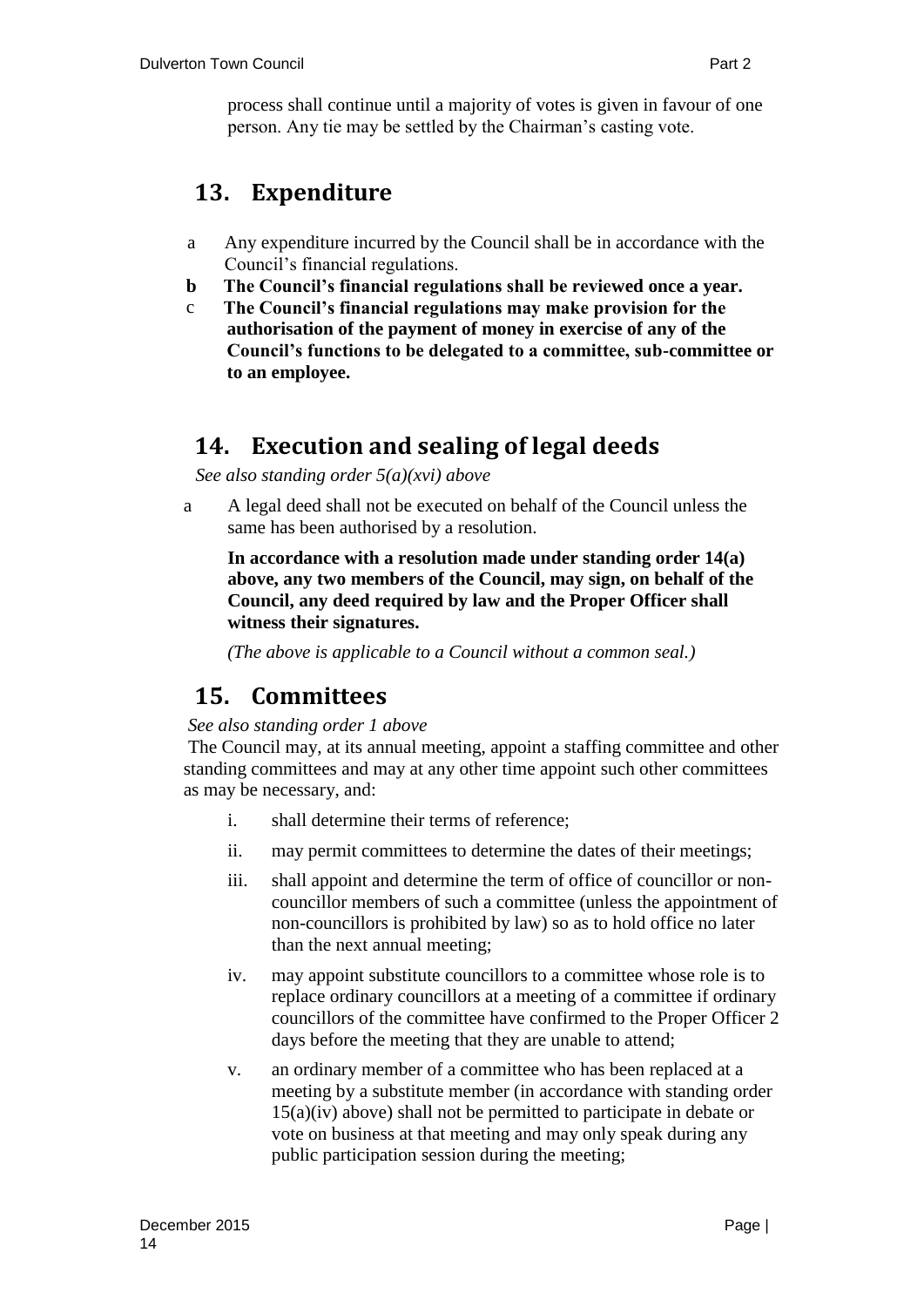- vi. may in accordance with standing orders, dissolve a committee at any time.
- vii. The Chairman and Vice Chairman of Council may elect to be a voting member of any committee or sub-committee other than the Staffing Committee.

#### <span id="page-15-0"></span>**16. Sub-committees**

*See also standing order 1 above*

a Unless there is a Council resolution to the contrary, every committee may appoint a sub-committee whose terms of reference and members shall be determined by resolution of the committee.

### <span id="page-15-1"></span>**17. Extraordinary meetings**

*See also standing order 1 above*

- **a The Chairman of the Council may convene an extraordinary meeting of the Council at any time.**
- b **If the Chairman of the Council does not or refuses to call an extraordinary meeting of the Council within 7 days of having been requested to do so by two councillors, those two councillors may convene an extraordinary meeting of the Council. The statutory public notice giving the time, venue and agenda for such a meeting must be signed by the two councillors.**
- c The Chairman of a committee (or a sub-committee) may convene an extraordinary meeting of the committee or sub-committee at any time.
- d If the Chairman of a committee (or a sub-committee) does not or refuses to call an extraordinary meeting within 3 days of having been requested by to do so by 3 councillors, those 3 councillors may convene an extraordinary meeting of a committee (or a sub-committee). The statutory public notice giving the time, venue and agenda for such a meeting must be signed by the 3 councillors.

### <span id="page-15-2"></span>**18. Advisory committees**

*See also standing order 1 above*

- a The Council may appoint advisory committees comprised of a number of councillors and non-councillors.
- b Advisory committees and any sub-committees may consist wholly of persons who are non-councillors.

## <span id="page-15-3"></span>**19. Accounts and Financial Statement**

a All payments by the Council shall be authorised, approved and paid in accordance with the Council's financial regulations, which shall be reviewed at least annually.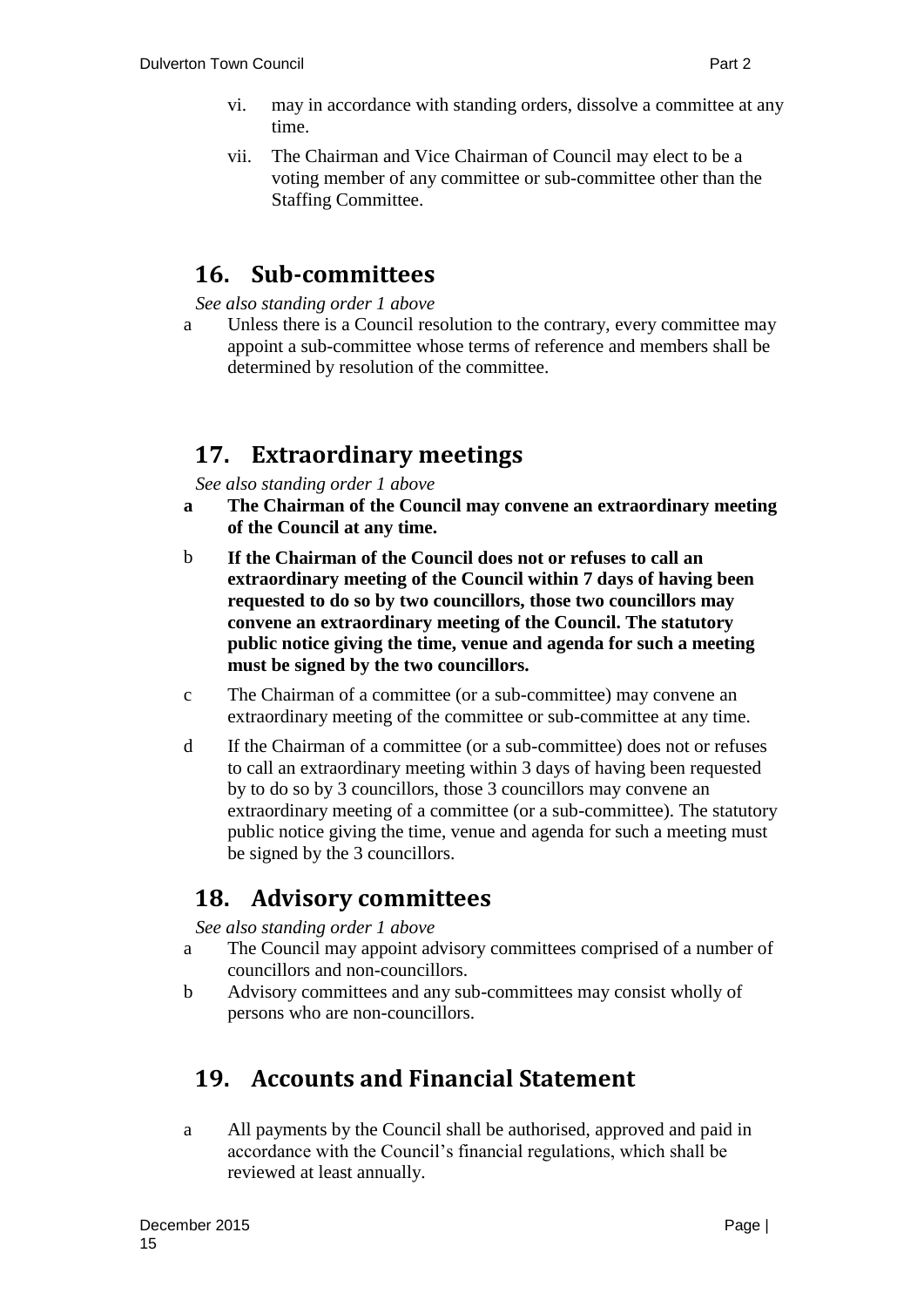b The Responsible Financial Officer shall supply to each councillor as soon as practicable after 31 March, 30 June, 30 September and 31 December in each year a statement summarising the Council's receipts and payments for the each quarter and the balances held at the end of a quarter. This statement should include a comparison with the budget for the financial year. A Financial Statement prepared on the appropriate accounting basis (receipts and payments, or income and expenditure) for a year to 31 March shall be presented to each councillor before the end of the following month of May. The Accounting Statements of the Council (which are subject to external audit), including the annual governance statement, shall be presented to Council for formal approval before 30 June.

## <span id="page-16-0"></span>**20. Estimates/precepts**

- a The Council shall approve written estimates for the coming financial year at its meeting before the end of January.
- b Any committee desiring to incur expenditure shall give the Proper Officer a written estimate of the expenditure recommended for the coming year no later than December.

## <span id="page-16-1"></span>**21. Canvassing of and recommendations by councillors**

- a Canvassing councillors or the members of a committee or sub-committee, directly or indirectly, for appointment to or by the Council shall disqualify the candidate from such an appointment. The Proper Officer shall disclose the requirements of this standing order to every candidate.
- b A councillor or a member of a committee or sub-committee shall not solicit a person for appointment to or by the Council or recommend a person for such appointment or for promotion; but, nevertheless, any such person may give a written testimonial of a candidate's ability, experience or character for submission to the Council with an application for appointment.
- c This standing order shall apply to tenders as if the person making the tender were a candidate for an appointment.

# <span id="page-16-2"></span>**22. Inspection of documents**

a Subject to standing orders to the contrary or in respect of matters which are confidential, a councillor may, for the purpose of his official duties (but not otherwise), inspect any document in the possession of the Council or a committee or a sub-committee, and request a copy for the same purpose. The minutes of meetings of the Council, its committees or subcommittees shall be available for inspection by councillors.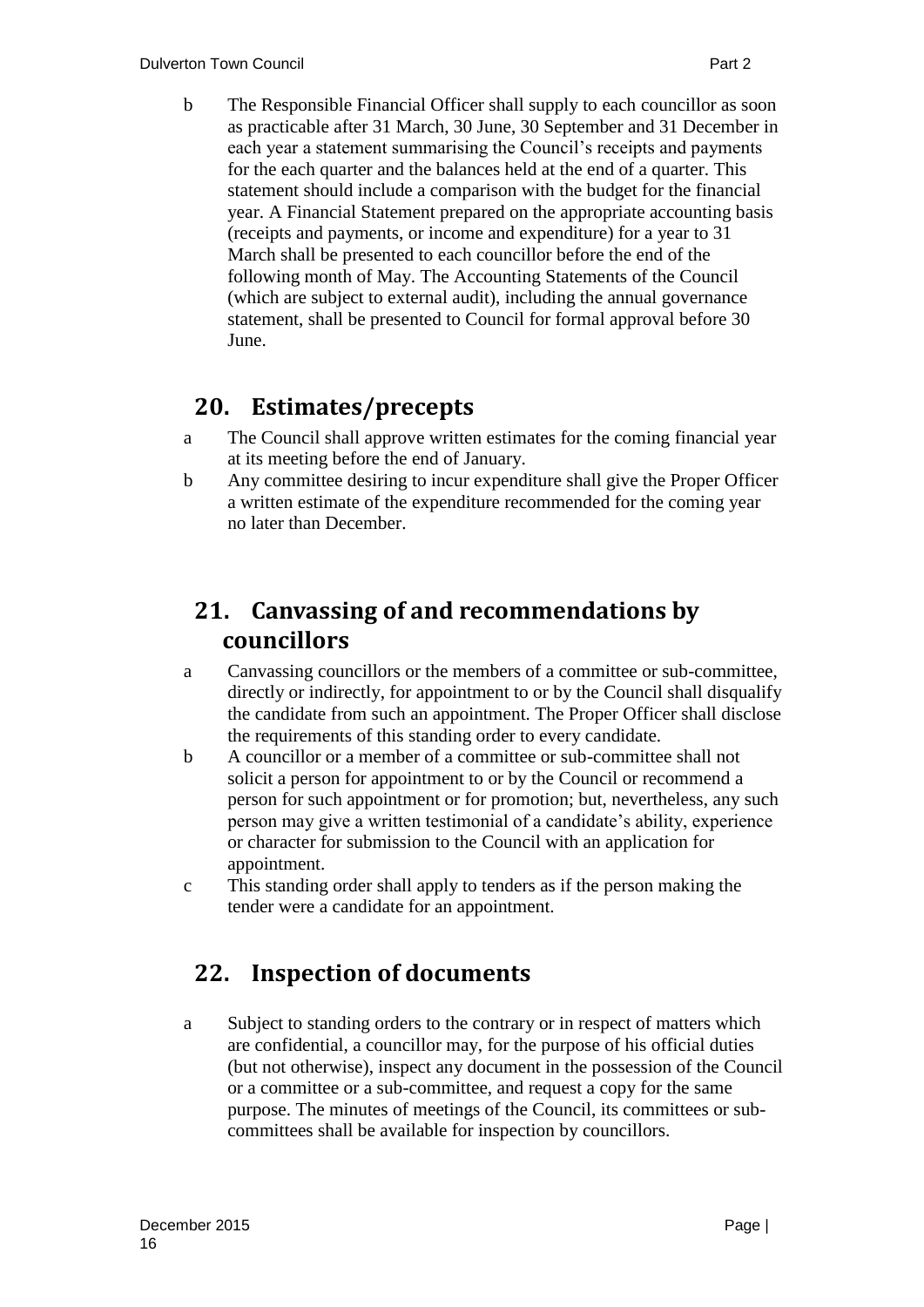## <span id="page-17-0"></span>**23. Unauthorised activities**

- a Unless authorised by a resolution, no individual councillor shall in the name or on behalf of the Council, a committee or a sub-committee:
	- i. inspect any land and/or premises which the Council has a right or duty to inspect; or
	- ii. issue orders, instructions or directions.

## <span id="page-17-1"></span>**24. Confidential business**

- a Councillors shall not disclose information to members of the public or the media given in confidence or which they believe, or ought to be aware is of a confidential nature to members of the public or media.
- b A councillor in breach of the provisions of standing order 24(a) above may be removed from a committee or a sub-committee by a resolution of the Council.

## <span id="page-17-2"></span>**25. Power of General Competence**

- **a Before exercising the power of general competence, a meeting of the full Council shall have passed a resolution to confirm it has satisfied the prescribed statutory criteria required to qualify as an eligible parish council.**
- **b The Council's period of eligibility begins on the date that the resolution under standing order 25 (a) above was made and has to be renewed by Council Resolution at the annual meeting of the Council that takes place in a year of ordinary elections.**
- c **After the expiry of its preceding period of eligibility, the Council continues to be an eligible council solely for the purpose of completing any activity undertaken in the exercise of the power to promote general competence which was not completed before the expiry of the Council's preceding period of eligibility referred to in standing order 25(b) above.**

## <span id="page-17-3"></span>**26. Matters affecting council employees**

- a If a meeting considers any matter personal to a Council employee, it shall not be considered until the Council has decided whether or not the press and public shall be excluded pursuant to standing order 1(c) above. It shall also consider whether other councillors shall be excluded to ensure proper process in any Appeal.
- b Subject to the Council's policy regarding absences from work, the Council's most senior employee shall notify the Chairman or, in his absence, the Vice-Chairman of any absence occasioned by illness or urgency and that person shall report such absence to Council at its next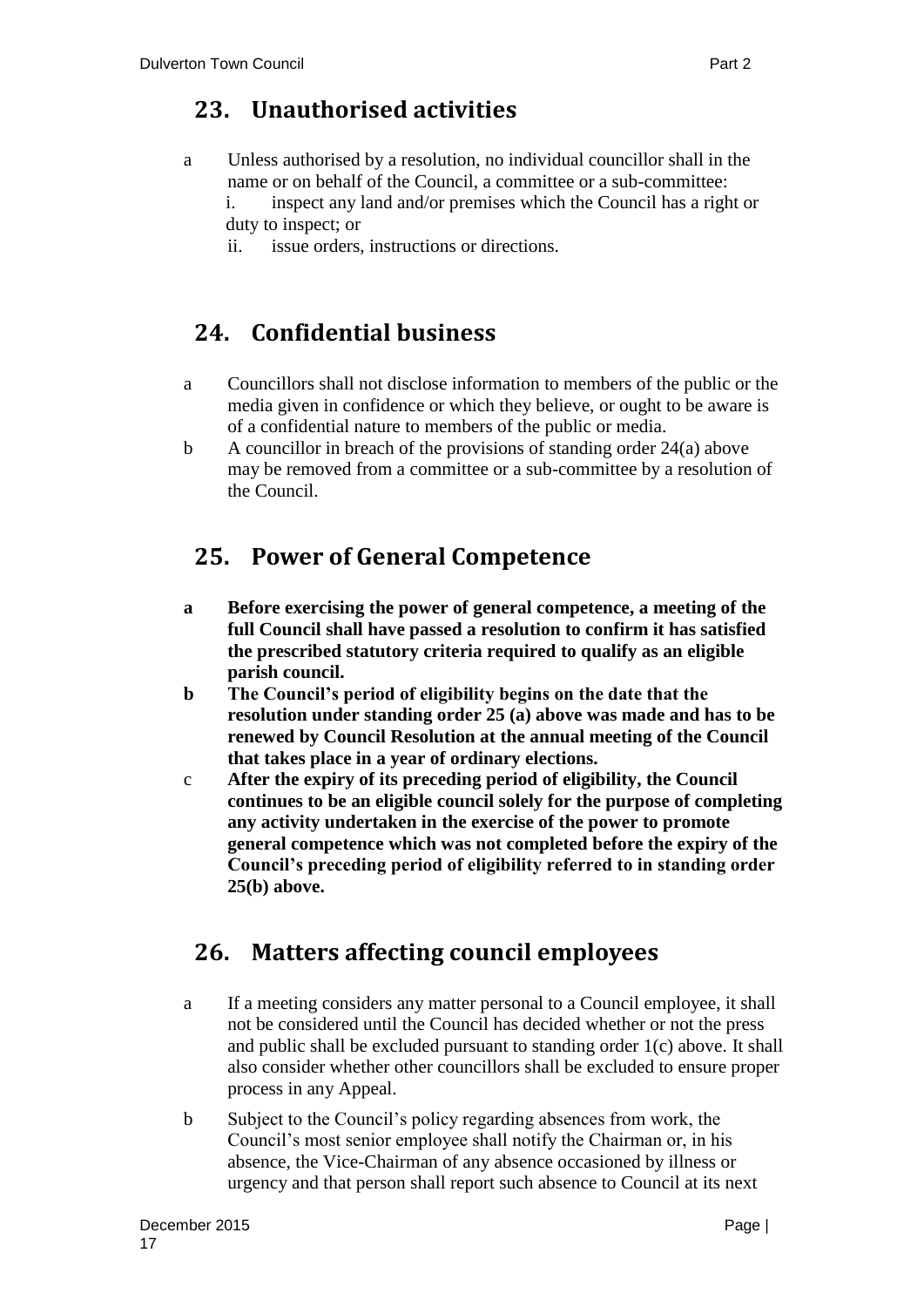meeting.

- c The Chairman or in his absence, the Vice-Chairman shall upon a resolution conduct a review of the performance and/or appraisal of the Clerk and shall keep a written record of it. The review and/or appraisal shall be reported back and shall be subject to approval by resolution by the staffing committee.
- d Subject to the Council's policy regarding the handling of grievance matters, the Council's most senior employee shall contact the Chairman or in his absence, the Vice-Chairman in respect of an informal or formal grievance matter, and this matter shall be reported back and progressed by resolution of Council.
- e Subject to the Council's policy regarding the handling of grievance and disciplinary matters, if an informal or formal grievance matter raised by Clerk relates to the Chairman or Vice-Chairman of the Council, this shall be communicated to another member of the Council, which shall be reported back and progressed by resolution of the Council.
- f Any persons responsible for all or part of the management of Council employees shall keep written records of all meetings relating to their performance, and capabilities, grievance and disciplinary matters.
- g The Council shall keep written records relating to employees secure. All paper records shall be secured under lock and electronic records shall be password protected.
- h Records documenting reasons for an employee's absence due to ill health or details of a medical condition shall be made available only to those persons with responsibility for the same.
- i Only persons with line management responsibilities shall have access to employee records referred to in standing orders  $26(g)$  and (h) above if so justified.
- j Access and means of access by keys and/or computer passwords to records of employment referred to in standing orders 26(g) and (h) above shall be provided only to the Clerk and/or the Chairman of the Council or of the staffing committee.

## <span id="page-18-0"></span>**27. Freedom of Information Act 2000**

- a All requests for information held by the Council shall be processed in accordance with the Council's policy in respect of handling requests under the Freedom of Information Act 2000.
- b Correspondence from, and notices served by, the Information Commissioner shall be referred by the Proper Officer to the chairman of the Finance & Legal committee. The said committee shall have the power to do anything to facilitate compliance with the Freedom of Information Act 2000 including exercising the powers of the Proper Officer in respect of Freedom of Information requests set out under standing order  $3(b)(x)$ above.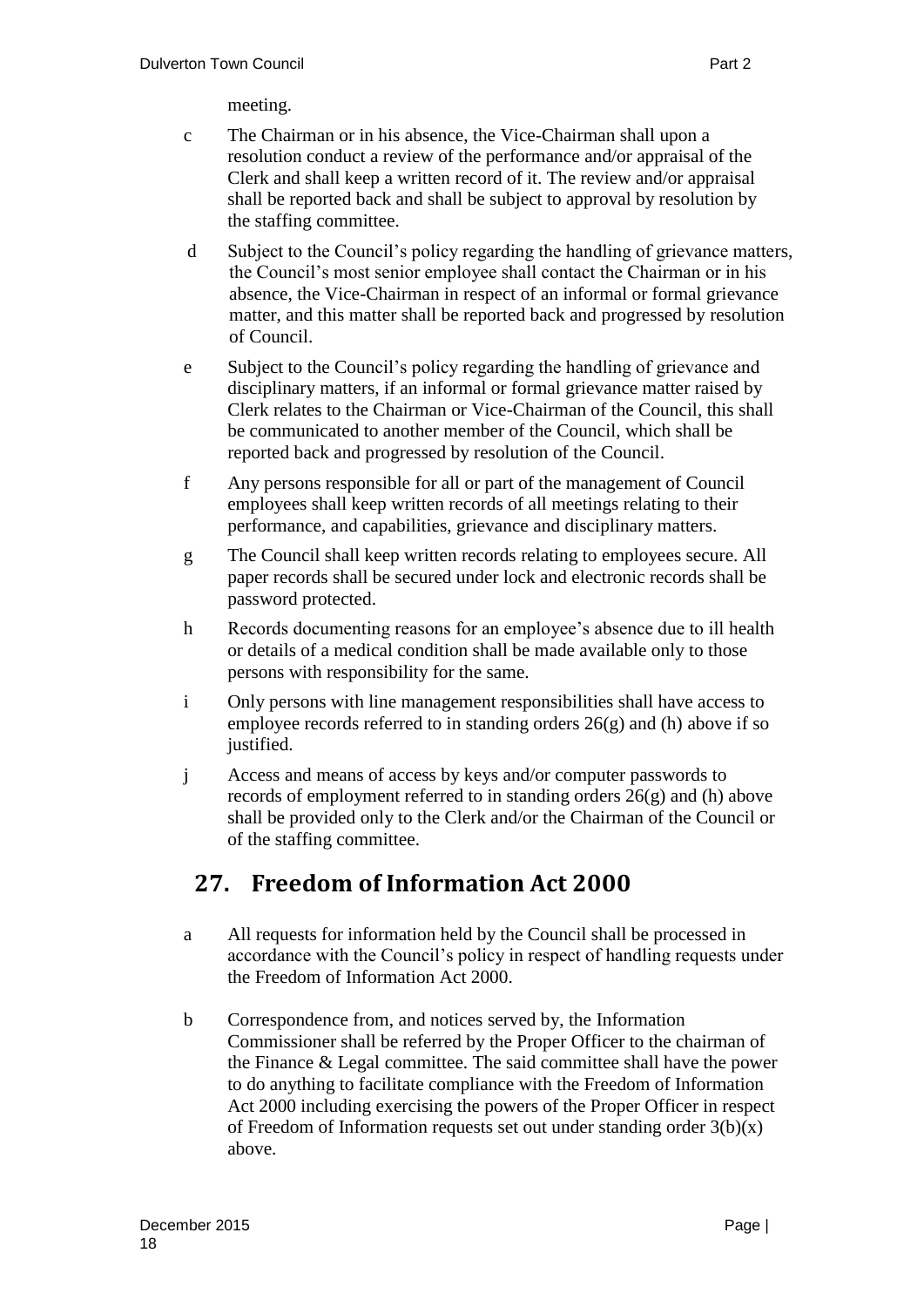## <span id="page-19-0"></span>**28. Relations with the press/media**

- a All requests from the press or other media for an oral or written statement or comment from the Council shall be processed in accordance with the Council's policy in respect of dealing with the press and/or other media.
- b In accordance with the Council's policy in respect to dealing with the press and/or other media, councillors shall not, in their official capacity, provide oral or written statements or written articles to the press or other media.

## <span id="page-19-1"></span>**29. Liaison with District and County or Unitary Councillors**

- a An invitation to attend a meeting of the Council shall be sent, together with the agenda, to the councillor of the District and County or Unitary Council representing its electoral ward.
- b Unless the Council otherwise orders, a copy of each letter sent to the District or County shall be sent to the District or County councillor representing its electoral ward.

## <span id="page-19-2"></span>**30. Financial matters**

- a The Council shall consider and approve financial regulations drawn up by the Responsible Financial Officer, which shall include detailed arrangements in respect of the following:
	- i. the accounting records and systems of internal control;
	- ii. the assessment and management of financial risks faced by the Council;
	- iii. the work of the Internal Auditor and the receipt of regular reports from the Internal Auditor, which shall be required at least annually;
	- iv. the inspection and copying by councillors and local electors of the Council's accounts and/or orders of payments;
	- v. procurement policies (subject to standing order 30(b) below) including the setting of values for different procedures where the contract has an estimated value of less than £50,000.
- **b Any proposed contract for the supply of goods, materials, services and the execution of works with an estimated value in excess of £50,000 shall be procured on the basis of a formal tender as summarised in standing order 30(c) below.**
- c Any formal tender process shall comprise the following steps:
	- i. a public notice of intention to place a contract to be placed in a local newspaper;
	- ii. a specification of the goods, materials, services and the execution of works shall be drawn up;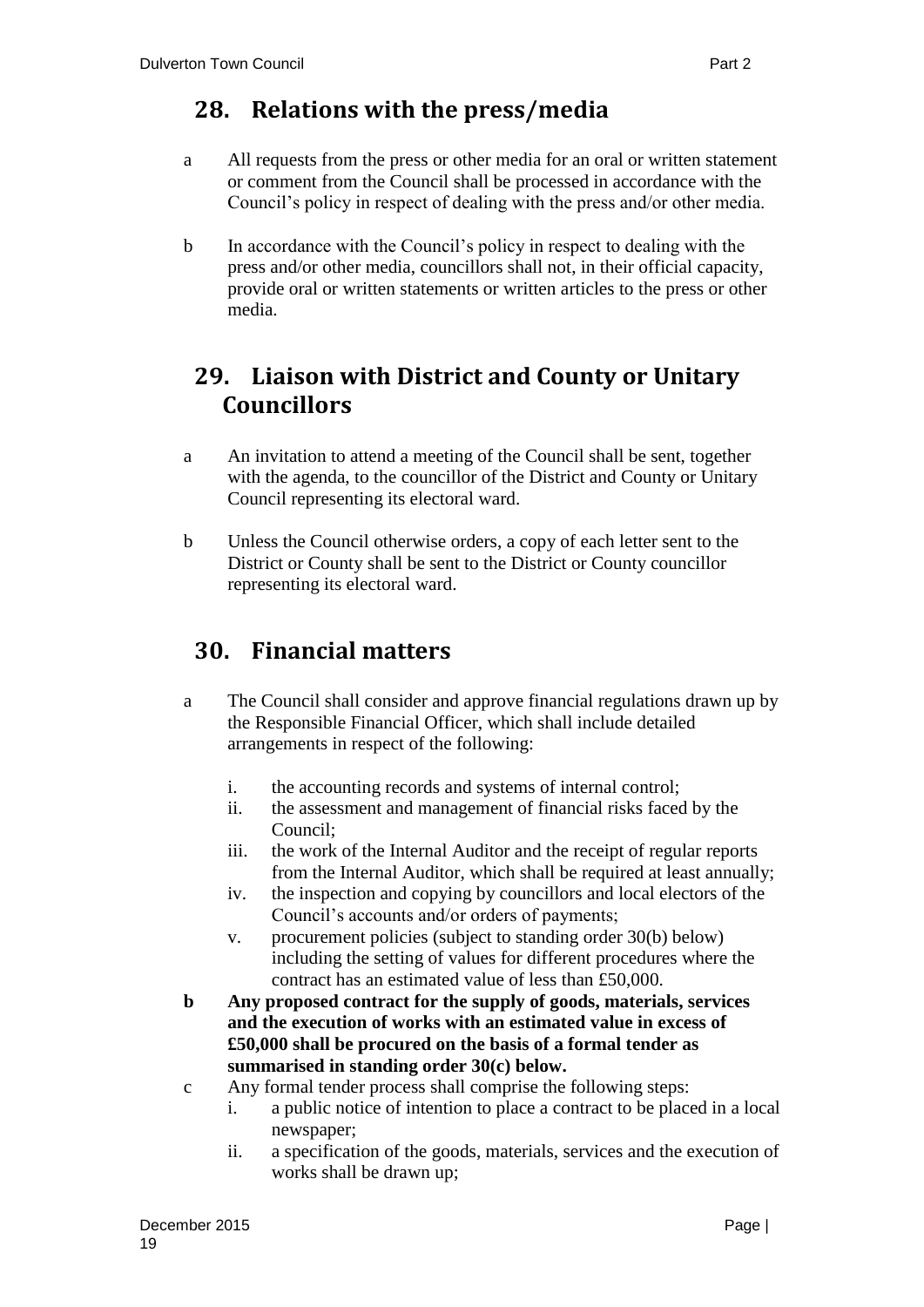- iii. tenders are to be sent, in a sealed marked envelope, to the Proper Officer by a stated date and time;
- iv. tenders submitted are to be opened, after the stated closing date and time, by the Proper Officer and at least one member of the Council;
- v. tenders are then to be assessed and reported to the appropriate meeting of Council or Committee.
- d Neither the Council, nor any committee, is bound to accept the lowest tender, estimate or quote.
- **e Where the value of a contract is likely to exceed £138,893 (or other threshold specified by the Office of Government Commerce from time to time) the Council must consider whether the Public Contracts Regulations 2006 (SI No.5, as amended) and the Utilities Contracts Regulations 2006 (SI No. 6, as amended) apply to the contract and, if either of those Regulations apply, the Council must comply with EU procurement rules.**

# <span id="page-20-0"></span>**31. Allegations of breaches of the code of conduct**

- a On receipt of a notification that there has been an alleged breach of the code of conduct the Proper Officer shall notify the chairman of the Council.
- b Where the notification relates to a complaint made by the Proper Officer, the Proper Officer shall notify the Chairman of the Council of that fact, who, upon receipt of such notification, shall nominate a person to assume the duties of the Proper Officer set out in the remainder of this standing order, who shall continue to act in respect of that matter as such until the complaint is resolved.
- c Where a notification relates to a complaint made by an employee (not being the Proper Officer) the Proper Officer shall ensure that the employee in question does not deal with any aspect of the complaint.
- d The subject matter of notifications shall be confidential and, insofar as it is possible to do so by law, the Council (including the Proper Officer and the Chairman of the Council shall take all steps considered necessary, to maintain confidentiality.
- e. References in standing order 31 to a notification shall be taken to refer to a communication of any kind which relates to a breach or an alleged breach of the code of conduct by a councillor.

## <span id="page-20-1"></span>**32. Variation, revocation and suspension of standing orders**

- a Any or every part of the standing orders, except those which are mandatory by law, may be suspended by resolution in relation to any specific item of business.
- b A motion to permanently add to or to vary or to revoke one or more of the